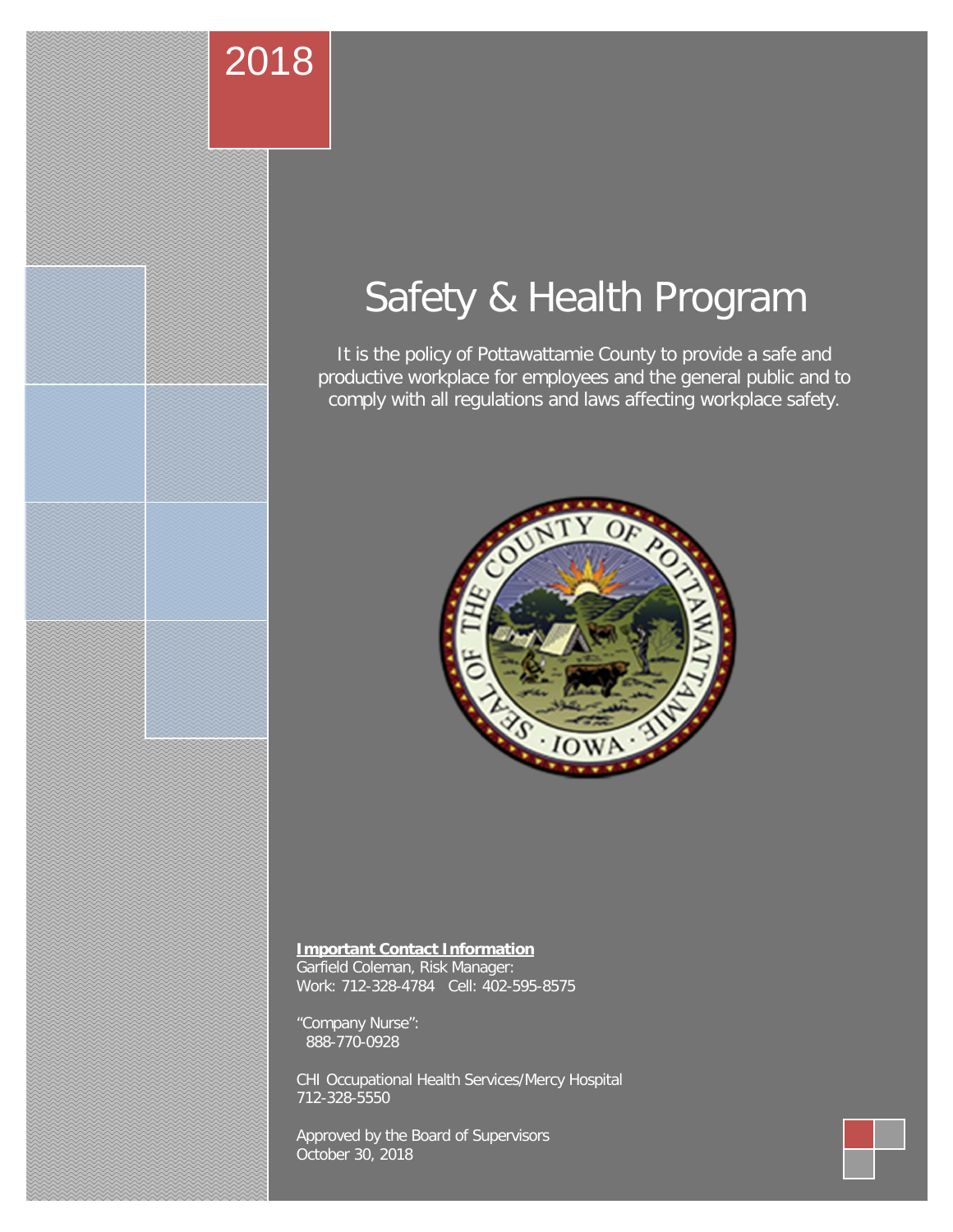## **Table of Contents**

### **Section: A**

| $\mathbf{I}$ . |  |
|----------------|--|
| $\Pi$ .        |  |
| III.           |  |
| IV.            |  |
| V.             |  |
| VI.            |  |
|                |  |
| VII.           |  |
| VIII.          |  |
| IX.            |  |
| Χ.             |  |

#### **MODEL FORMS**

| Appendix A: Safety Work Order Form                |
|---------------------------------------------------|
| Appendix B: Safety Suggestion/Hazard Report Form  |
| Appendix C: Incident Investigation Form           |
| Appendix D: Hazard Assessment & Correction Record |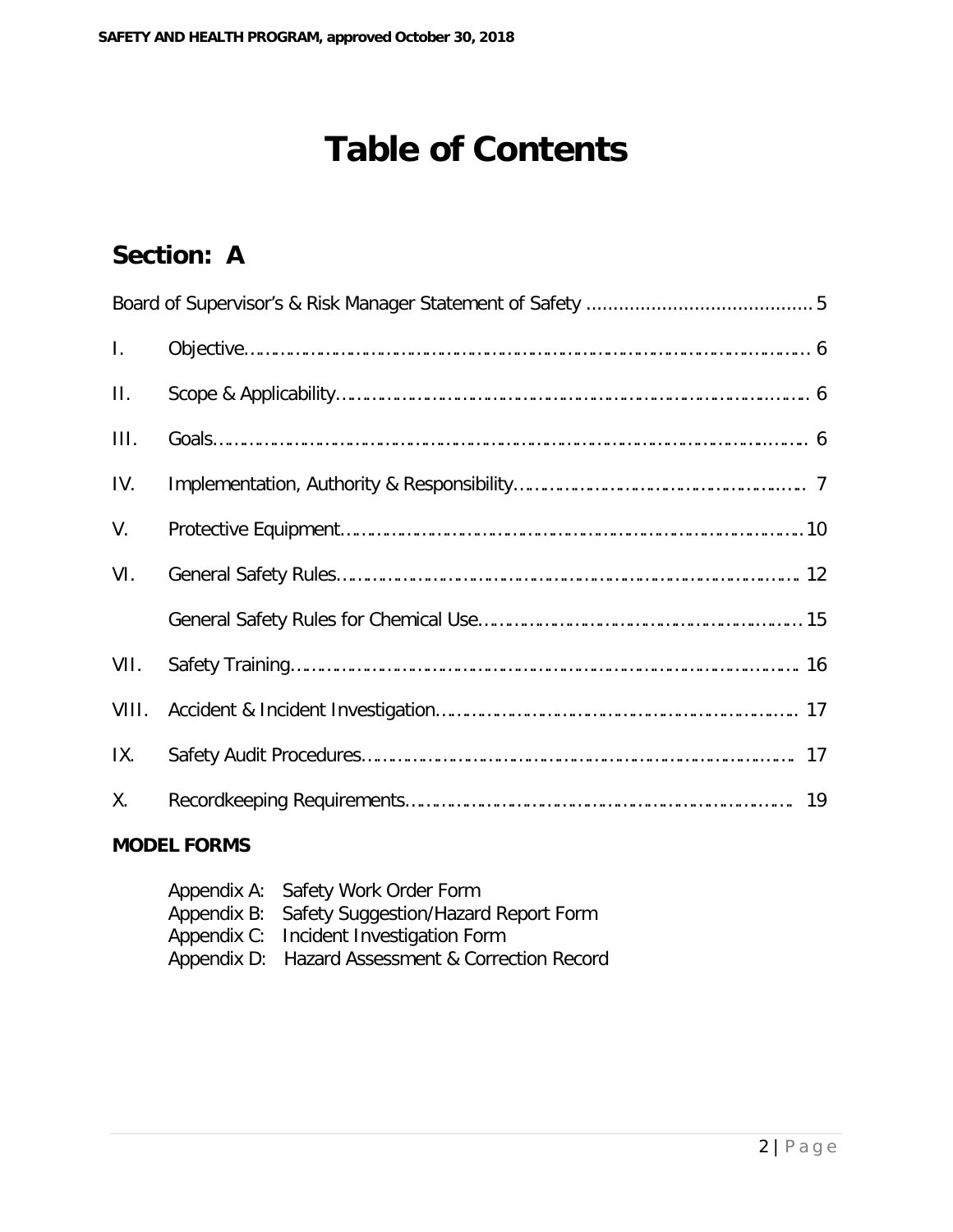#### **Section: B**

#### **OSHA Safety & Training Programs**

- 1. Exposure Control Plan & BloodBorne Pathogens Safety
- 2. Confined Space Entry (Permit-Requried)
- 3. Electrical Safety
- 4. Emergency Action Plan
- 5. Fire Prevention
- 6. Hazard Communication
- 7. Spill Prevention & Response Plan Template
- 8. Noise & Hearing Conservation
- 9. Hot Work (Cutting/Welding
- 10.LockOut/Tagout (Control of Hazardous Energy)
- 11.Personal Protective Equipment
- 12.Respiratory Protection
- 13.Walking, Working Surfaces and Housekeeping
- 14.Hand & Power Tool Safety
- 15.Forklift Operations
- 16.Fall Protection (Construction)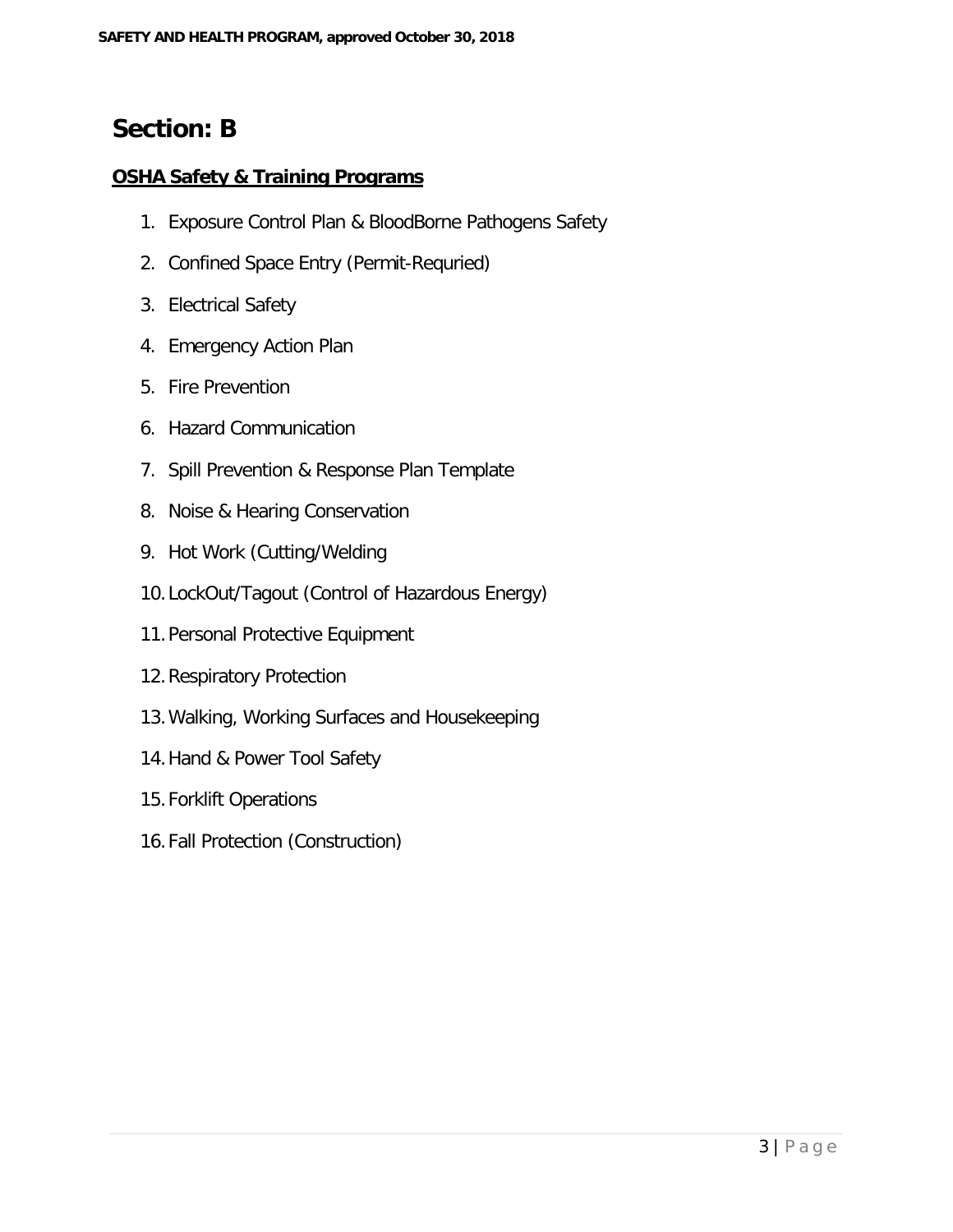# Section A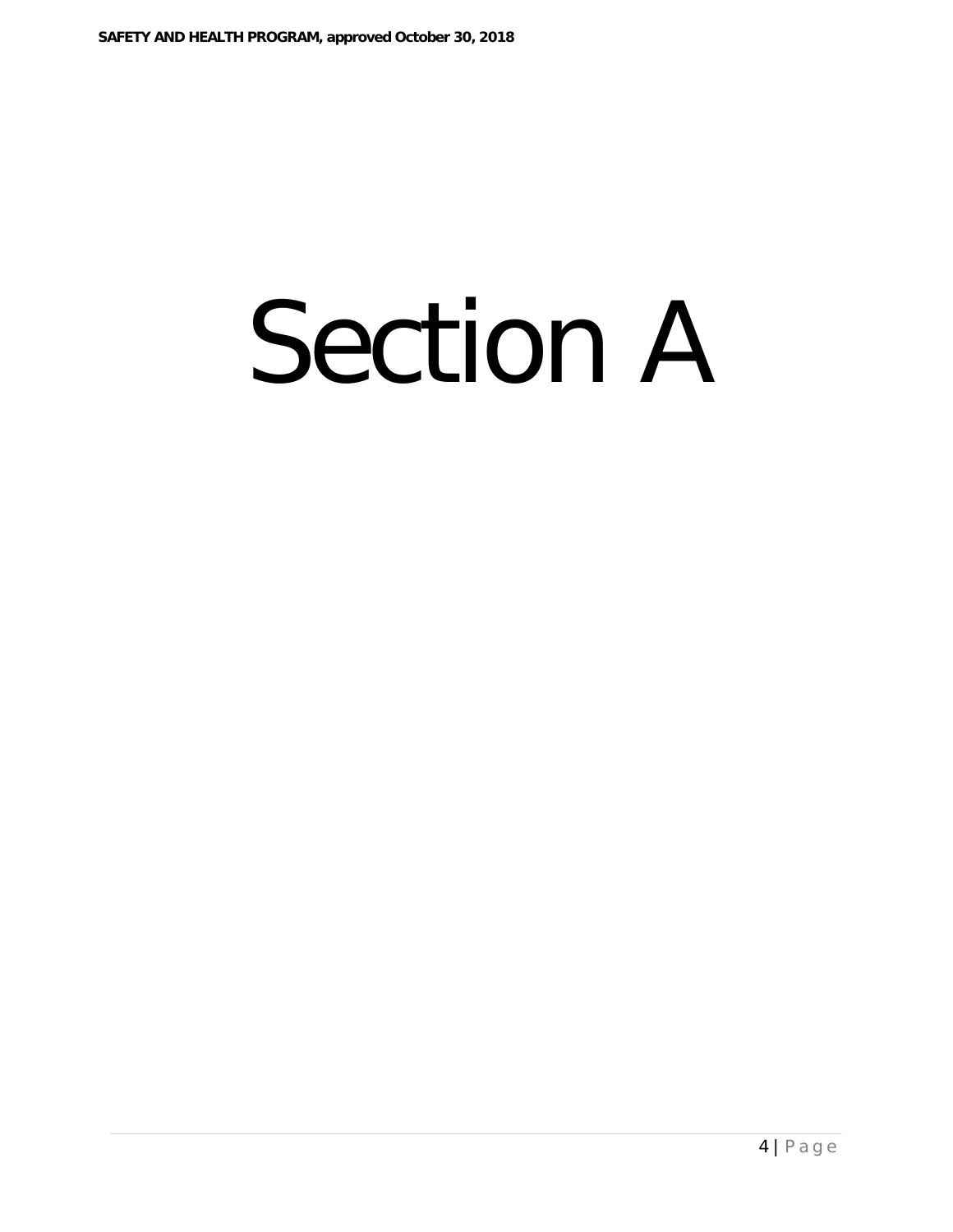#### **Board of Supervisor's Statement of Safety**

The success of Pottawattamie County depends upon our efficient use of resources to produce a high quality product for the citizens of our community. Our most important resource is our employees. To protect this resource, we are committed to providing a safe and healthful workplace for all employees by establishing and maintaining an effective safety and health program. We consider safety to be a core value of our organization's operations.

The occupational safety program of Pottawattamie County is organized to give each department responsibility for the accident prevention program. Employees at all levels of our workforce are directed to make safety a matter of continuing concern, equal in importance to all other operational considerations. We are all expected to cooperate in implementing safety practices and to adopt the concept that the safe way to perform a task is the most efficient, and the only acceptable way to perform it.

\_\_\_\_\_\_\_\_\_\_\_\_\_\_\_\_\_\_\_\_\_\_\_\_\_\_\_\_\_\_\_\_\_\_\_\_\_\_\_ \_\_\_\_\_\_\_\_\_\_\_\_\_\_\_\_\_\_\_\_\_\_\_\_\_\_\_ (Tom Hanafan, Chair, Board of Supervisors) (Date)

#### **Risk Manager Statement of Safety**

Safety is one of Pottawattamie County core values, and I appreciate the effort displayed over the years by the employees of this organization to work as safely as possible. I want to ensure that every employee ends their day in the same condition they started it and that every employee returns home safely to their families. Please review this safety manual with that idea in mind.

Also, remember that safe operations are critical to all Pottawattamie County employees and the public. Our expectation is that each employee is responsible for his or her own safe actions and the safe actions of coworkers.

 $\_$ 

Thank you for your continued support.

(Garfield Coleman, Risk Manager) (Date)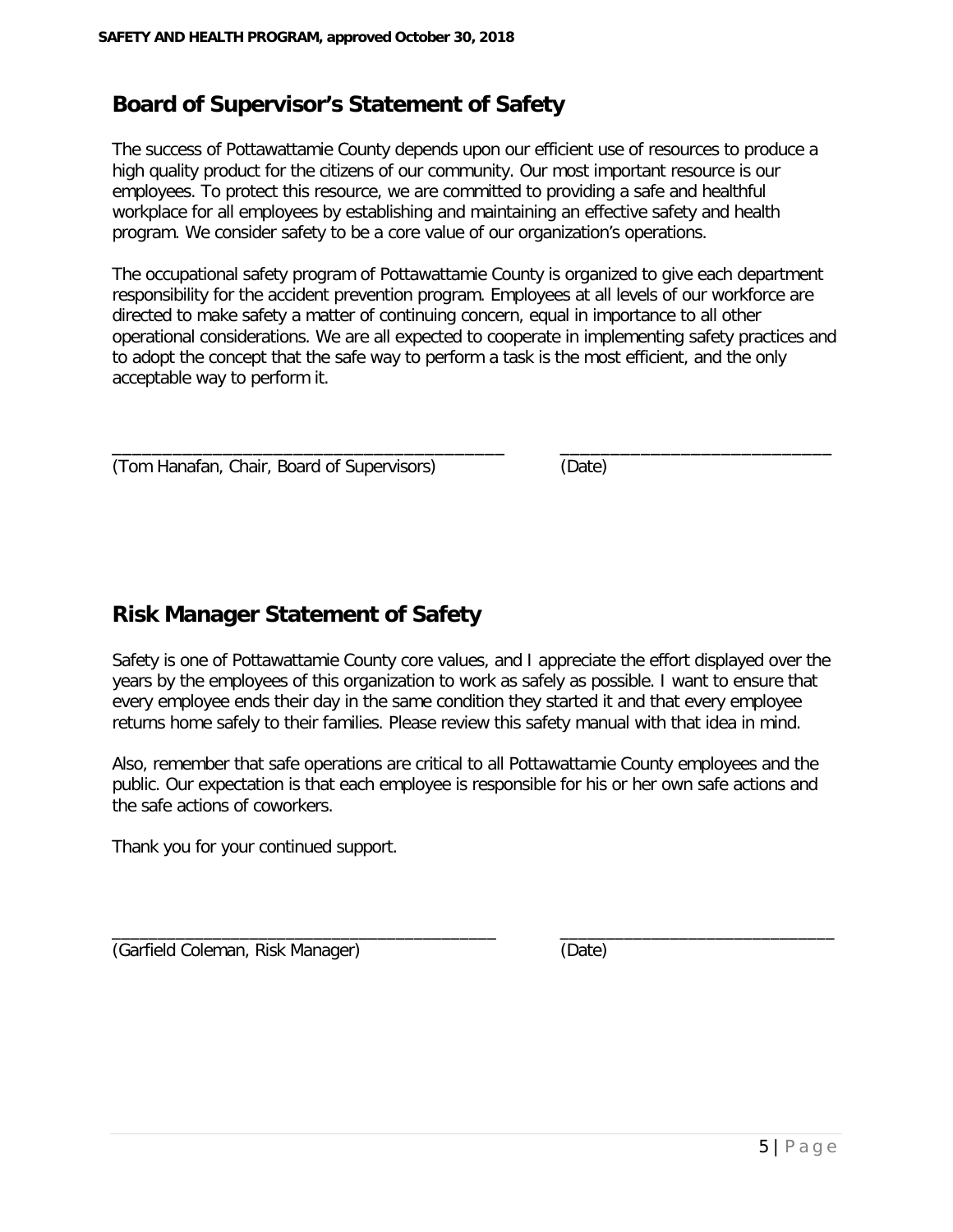#### **I. Objective**

To provide a safe and healthful work environment for all employees, contractors and for the general public conducting business or visiting county facilities and property.

This program outlines responsibilities for Occupational Safety and Health and provides general safety requirements for employees of Pottawattamie County. Pottawattamie County is required by federal and state law to adhere to the Occupational Safety and Health Administration (OSHA) standards. The objective of the Program is to comply with OSHA standards and to prevent injuries and/or losses to employees and Pottawattamie County.

#### **II. Scope and Applicability:**

This policy is applicable to all Pottawattamie County Employees.

#### **III. Goals:**

- A. Develop an accident-free work environment, which is safe, clean and productive for our employees and contractors.
- B. Minimize our workers' compensation insurance costs.
- C. Provide training to employees and management such that an understanding of hazards and respective safety requirements are established and supported.
- D. Develop, implement and manage effective loss prevention programs to assure a safe, healthful and productive workplace, and to ensure compliance with applicable state and federal regulations.
- E. Encourage the responsibility and participation of all employees and management in Pottawattamie County's loss prevention efforts.

Whenever the provisions of this policy are in conflict with state or federal law, or with a collectivelybargained agreement between the County and a certified bargaining unit, the provisions of the collectively-bargained agreement and/or the State or Federal Law will prevail.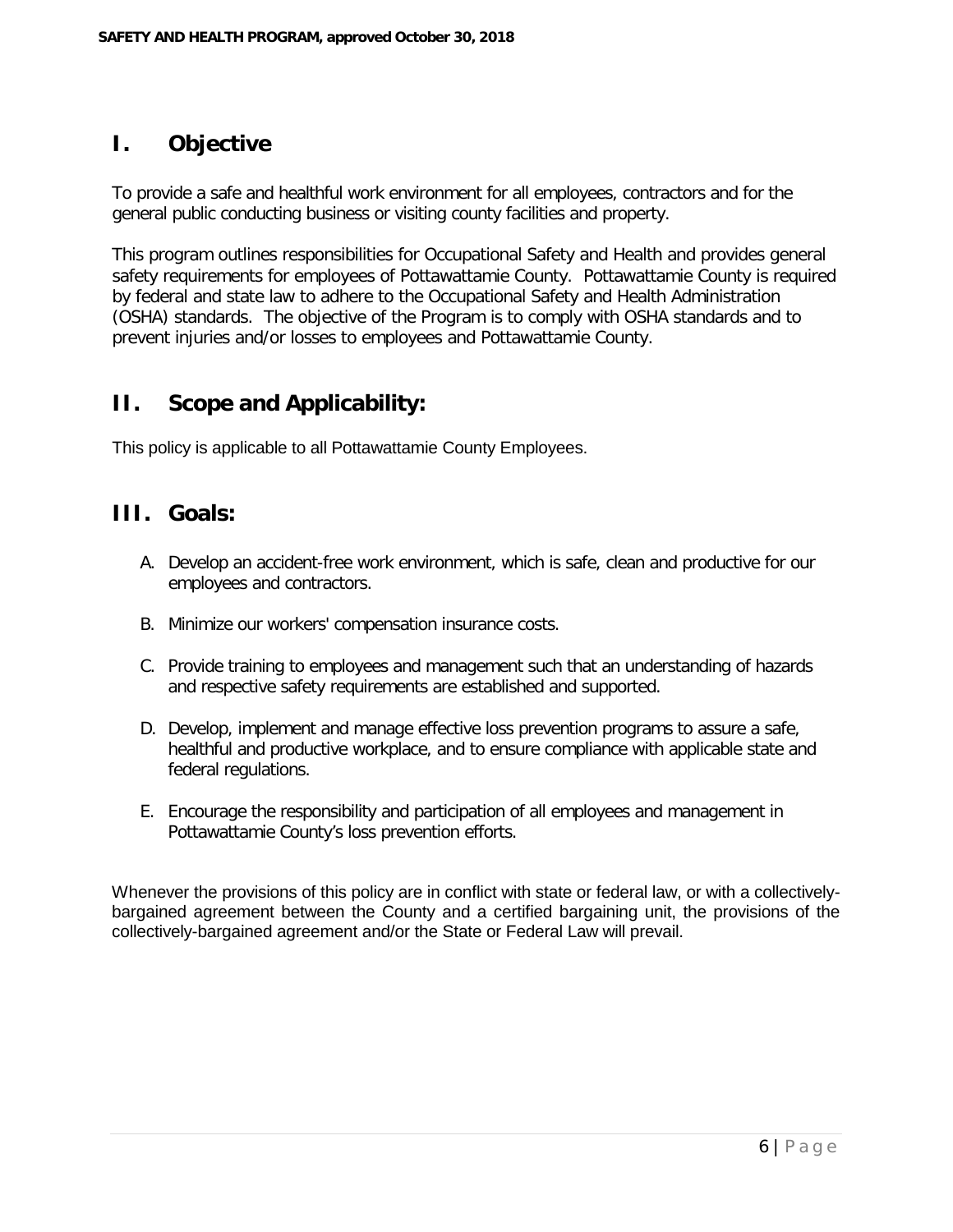#### **IV. Implementation, Authority & Responsibility**

A successful occupational safety and health program assures the protection of all employees and is dependent upon the support of all employees. Management and employee support of the safety program's mission and goals as well as all adopted safety procedures is required.

#### **A. Risk Management is responsible for:**

- 1. Developing written Safety Programs and reviewing them on an annual basis.
- 2. Developing and overseeing the County Safety training program. Conduct safety training and assist departments with training needs.
- 3. Conducting safety inspections of the grounds and facilities to identify safety hazards and make recommendations.
- 4. Assisting the departments with the identification of safety hazards and required PPE and work with supervisors to assure that hazards are effectively communicated to employees.
- 5. Maintaining safety training records and provide training reports to departments as requested.
- 6. Work with State and Federal agencies as needed to conduct facility audits and/or investigate accidents or injuries.
- 7. Maintain the County's workers compensation program and prepare reports as required by law.

#### **B. Department and Supervisors are responsible for:**

- 1. Following and adhering to Safety programs, policies and procedures required for their department and ensure that departmental employees are informed and trained on safety policies and procedures.
- 2. Ensuring that all employees have access to the Safety program and are aware of where they can access the program. A copy of this Safety Program is available at the following locations:
	- a. Each department will maintain a hard copy of the Safety Program. Department copies may be obtained from the elected official, department head, manager and/or supervisor.
	- b. The Safety Program is available online via county intranet and employee portal.
	- c. An individual hard copy of the program may be obtained by contacting the Human Resources department.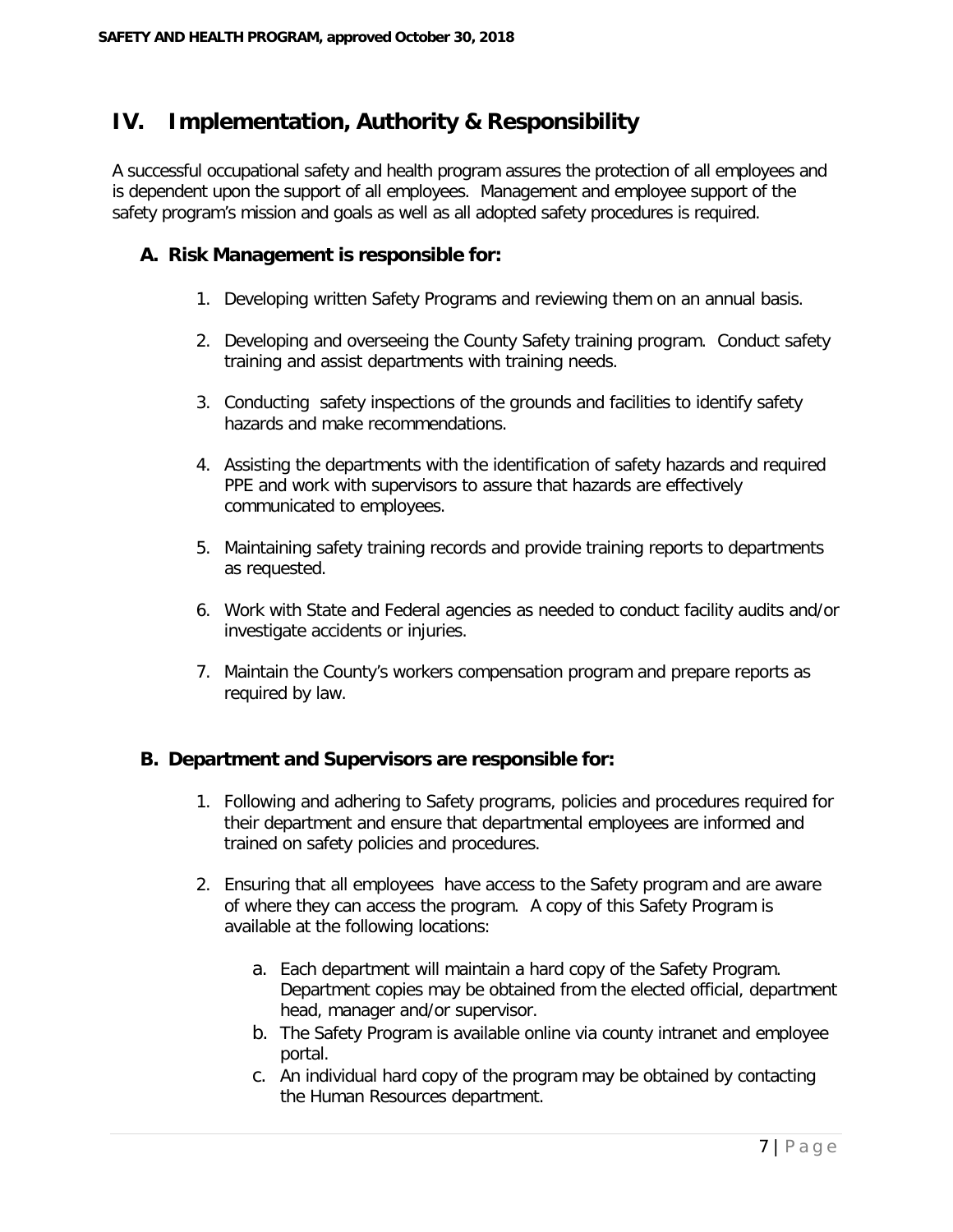- 3. Work with Risk Managmenet on implementing, maintaining and enforcing the Safety Program in their work area. Posting and distributing safety information. Relaying safe work practices and answering employee questions. Supporting and assuring that employees (and visitors to the area) follow adopted safety and health programs, procedures, and protective measures.
- 4. Training each employee in the hazards and respective controls associated with their work area. Providing additional training and increased safety observation and coaching to employees whose safety performance is deficient.
- 5. Ensuring that employees complete assigned safety training. Provide training records to Risk Management for employee training file.
- 6. Assuring that new and transferred employees into the department have received required safety equipment and required safety training prior to beginning their job duties.
	- a. Supervisors shall walk new and transferring employees through their work area and shall review specific safety hazards and protective measures for the operations prior to the employee beginning the work.
	- b. Supervisors shall inform new and transferring employees the location and availability of the Hazard Communication binders containing the Safety Data Sheets (SDSs).
	- c. Supervisors shall inform new and transferring employees the procedures for reporting safety issues and workplace injuries.
- 7. Ensuring that employees utilize and have access to protective clothing and equipment required for their job functions.
- 8. Evaluating the safety performance of employees through continual observation and coaching. Recognizing employees who perform safe and healthful work practices and disciplining employees for failure to comply with safe work practices, policies and procedures.
- 9. Conducting employee meetings and provide focused training sessions on safety issues.
- 10. Encouraging employee involvement in Safety Committees and assuring member attendance.
- 11. Providing recommendations and discussion materials to the department's Safety Committee representative for improving the safety and health of the work environment.
- 12. Assisting and supporting the county's Worker's Compensation and Return to Work Program (RTW) for those that may have been injured on the job.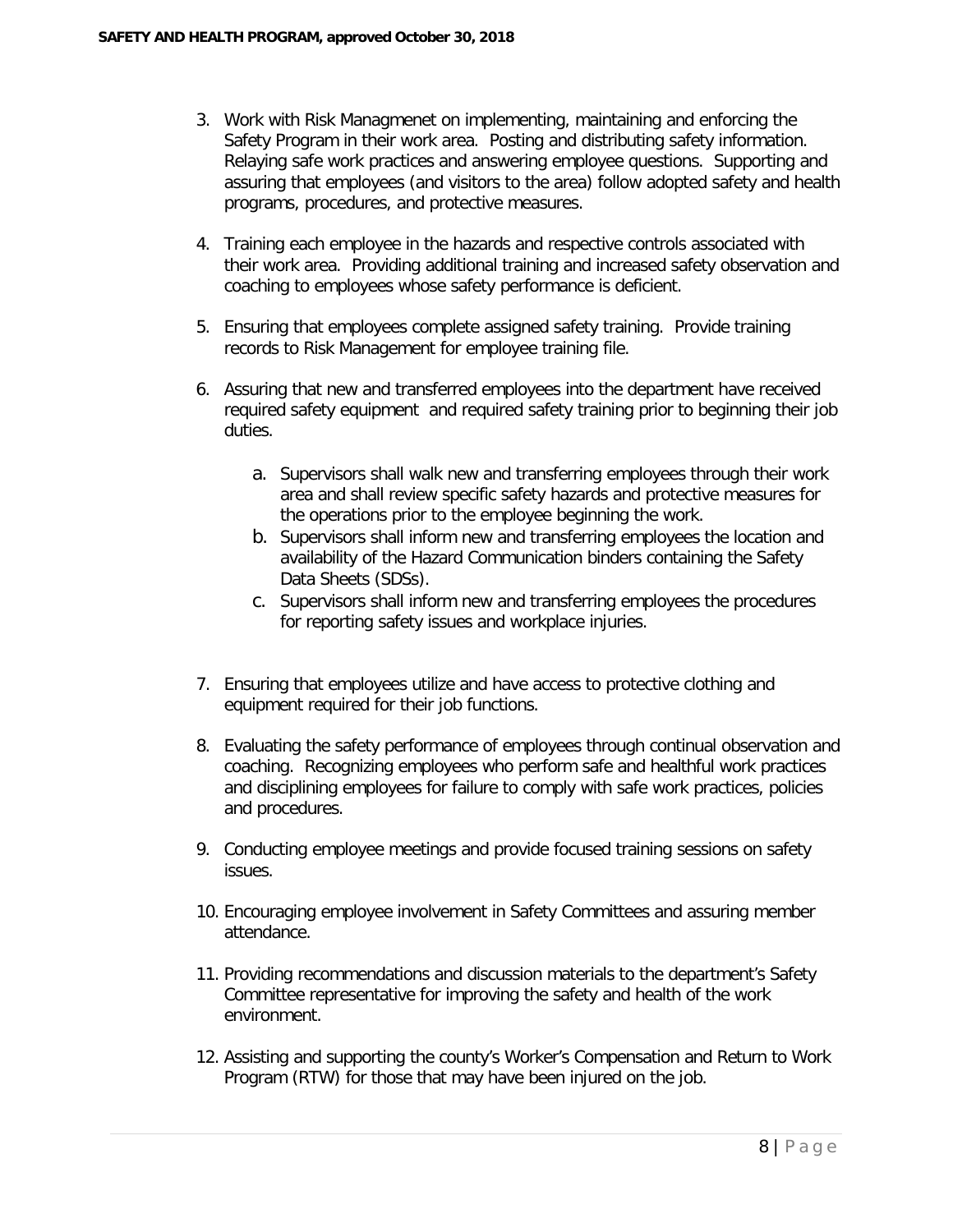- 13. Assuring completion of safety issues noted on accident reports, by Risk Management, Safety Committees, or reported through inspections.
- 14. Correcting unsafe or unhealthy work conditions, practices or procedures in a timely manner based on the severity of the hazards. Hazards shall be corrected when observed or discovered or when an imminent hazard exists which cannot be immediately abated without endangering employee(s) and/or property. If there were to occur, the supervisor shall remove all exposed employees from the area except those necessary to correct the existing condition. Employees who are required to correct the hazardous condition shall be provided with the necessary protection.
- 15. For those departments that have multiple shifts, discussing current safety issues at shift meetings and ensuring that all shifts are notified.
- 16. Providing a system for employees to inform management about workplace hazards withouth the fear of reprisal.
- 17. Ensuring that employees are not retaliated against for reporting an unsafe working condition.

#### **C. Employees are responsible for:**

- 1. Following adopted safety and health policies, procedures and protective measures. It is an OSHA requirement for employees to follow safety policies and procedures and to wear protective clothing and equipment where required.
- 2. Completing all required safety training and contacting the supervisor or Risk Manager for any questions that may arise.
- 3. Providing recommendations to the department's Safety Committee representative for improving the safety and health of the work environment.
- 4. Adhering to and supporting the County's worker's compensation and return to work program.
- 5. IMMEDIATELY Reporting all unsafe/hazardous conditions to the Supervisor, and the Safety Committee representative. Employees also have a responsibility to report unsafe work practices or behavior displayed by a co-worker or supervisor.
- 6. IMMEDIATELY reporting all workplace injuries and illnesses to the supervisor and follow established reporting procedures.
- 7. Following and adhering to the County's drug and alcohol free workplace policy.
- 8. Cooperating with Department Heads, Supervisors, Risk Management and insurance companies if involved in a workplace accident. Employees who have had a workrelated injury requiring first aid or medical attention or who have had a "near miss" may be contacted by these individuals to discuss the incident.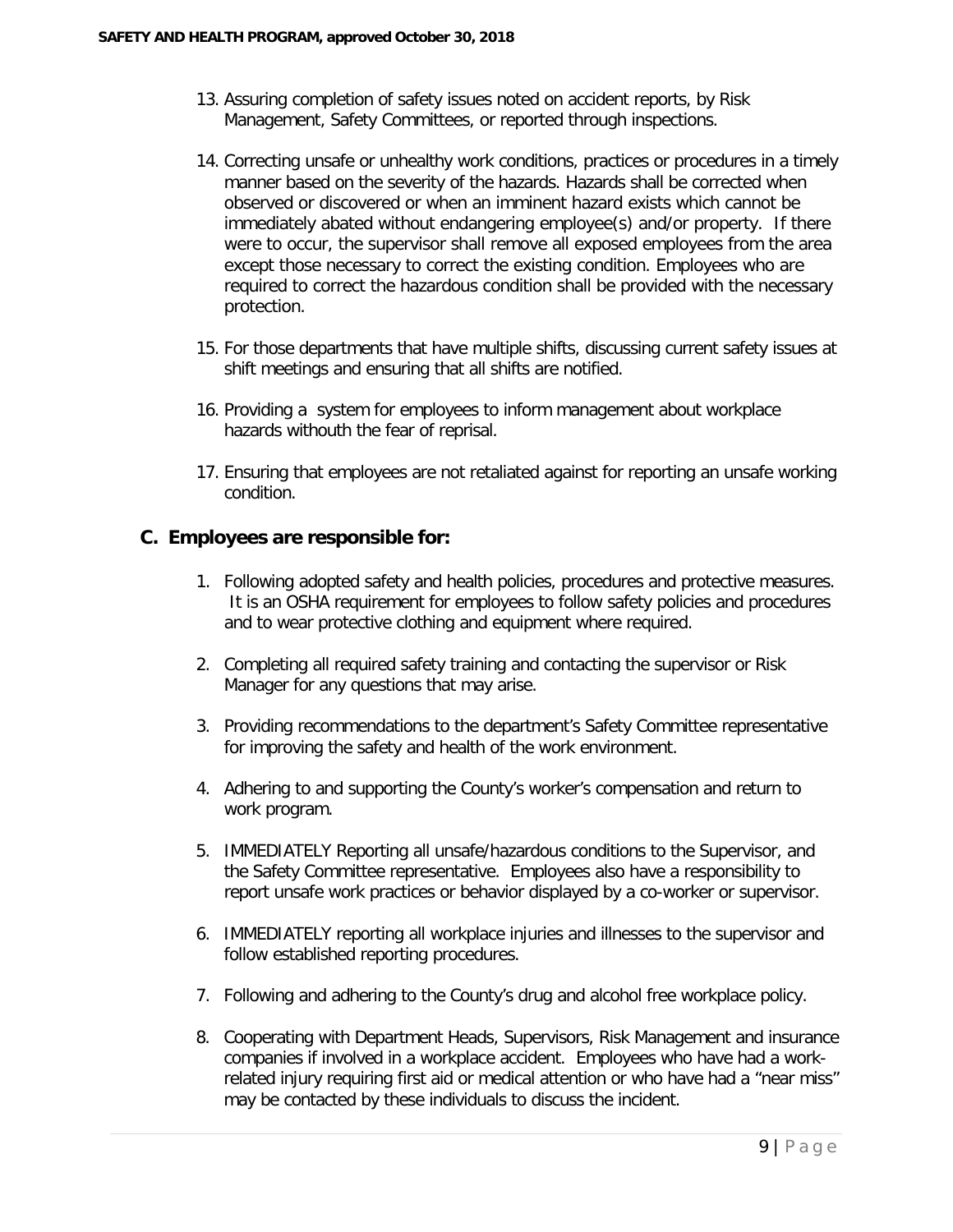9. Employees are required to cooperate in all workplace investigations surrounding a workplace injury, accident or "near miss".

#### **D. The Safety Committee and/or Designated Department Representatives are responsible for:**

- 1. Conducting discussions at departmental meetings to discuss safety committee meeting items and issues. Posting safety meeting minutes and agendas in designated departmental areas.
- 2. Conducting quarterly walk through safety audits for each department and prepare findings report. Meeting with the Elected Official/Department Head and Risk Manager to review the audit and findings report. Ensuring that the findings report is posted in a designated area.
- 3. Reporting ANY unsafe acts or conditions to the department supervisor IMMEDIATELY.
- 4. Attending and actively participating in Safety Committee meetings and assuring that safety issues are discussed and resolved.
- 5. Assisting, as needed, in conducting workplace injury or "near miss" incident investigations.
- 6. Continually reviewing the effectiveness of safety programs and make recommendations for improvements.

#### **V. Protective Equipment (1910.132)**

Pottawattamie County shall provide required safety clothing or equipment. All safety related equipment must be reviewed and accepted by the Elected Official or Department Head before purchase or use. Protective clothing and equipment needs shall be based upon hazard assessments for all job classifications and work assignments.

**General** protective equipment requirements are specified below. Please refer to specific safety programs and policies for additional information.

#### **A. Safety Glasses**

- 1. Employees and contractors entering a production area must wear (at a minimum) safety glasses with attached side shields (glasses must meet the current ANSI Z87.1 specification). All areas where safety glasses are required shall be posted.
- 2. New employees are to be provided with safety glasses before working in a designated area or before performing a job task where safety glasses are required.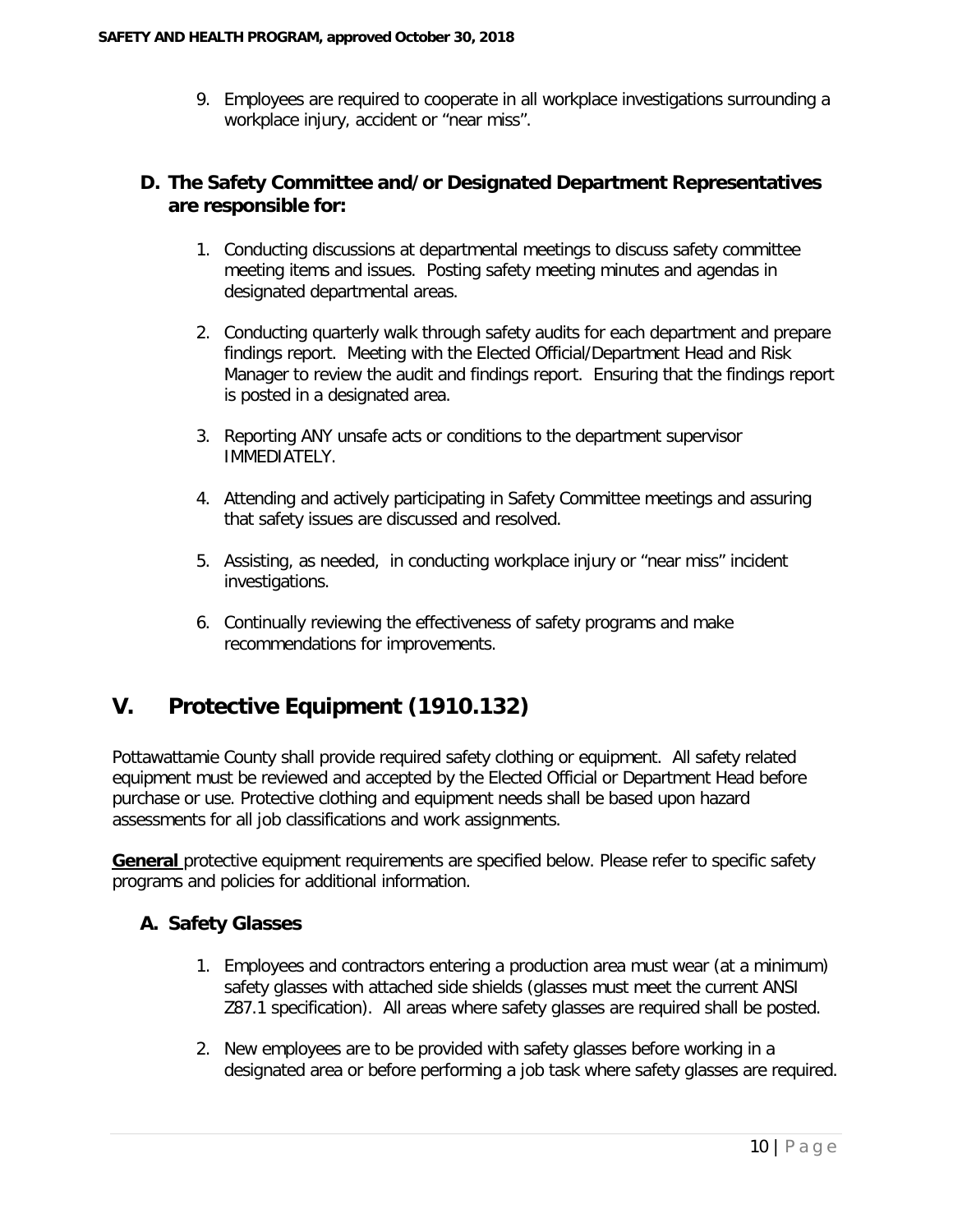#### **B. Chemical Protective Equipment**

When handling chemicals, the Safety Data Sheets (SDS's) and hazard assessments are to be referenced for protective equipment needs. Chemical Protective equipment may include, but is not limited to, chemical splash goggles, face shield, chemical resistant suit, gloves, and boots. Refer to the specific policies for further information on eye protection, respiratory protection, and skin protection

#### 1. **Gloves**

- a. Gloves are available in all sizes to assure proper fit for employees. The specific material of construction should be specified in the hazard assessment.
- b. Gloves are to be inspected throughout the work shift and replaced as necessary if damaged.
- c. Gloves used for preventing chemical contact (e.g. handling solvents and cleaners) must be changed weekly regardless of condition so as to prevent permeation through the glove and contamination of the skin.
- d. Fit should be double-checked each time the gloves are put on.

#### 2. **Respiratory Protection**

- a. Respiratory Protection Equipment may be required when handling chemicals. The type of equipment utilized is based upon the chemicals to which individual may be exposed.
- b. Respirators are selected filter materials and do NOT provide oxygen.
- c. Respirators are to be fitted properly on the face and should provide a good face to face piece seal.
- d. Training materials are provided in the Respirator section of the Safety & Health Program for proper donning and fit of the respirators.

#### 3. **Eye and Face Protection**

- a. Safety glasses, with face and/or side shields are available for employees handling or working with chemicals.
- b. Safety glasses and shields are to be kept clean and inspected daily for any damage.
- c. Damaged glasses or shield shall be replaced as needed.
- d. A variety of safety glasses are available to employees. Fit is essential to provide adequate protection.
- e. Safety glasses and face shields are to be ANSI approved and should provide brow and side protection.

#### 4. **Storage of PPE**

- a. All protective equipment is to be stored outside of the immediate use area in a clean and sanitary location.
- b. At the end of each shift, protective equipment will be inspected, cleaned, and stored so as not to damage or deform the equipment.
- c. Respirators are to be stored in designated plastic bags.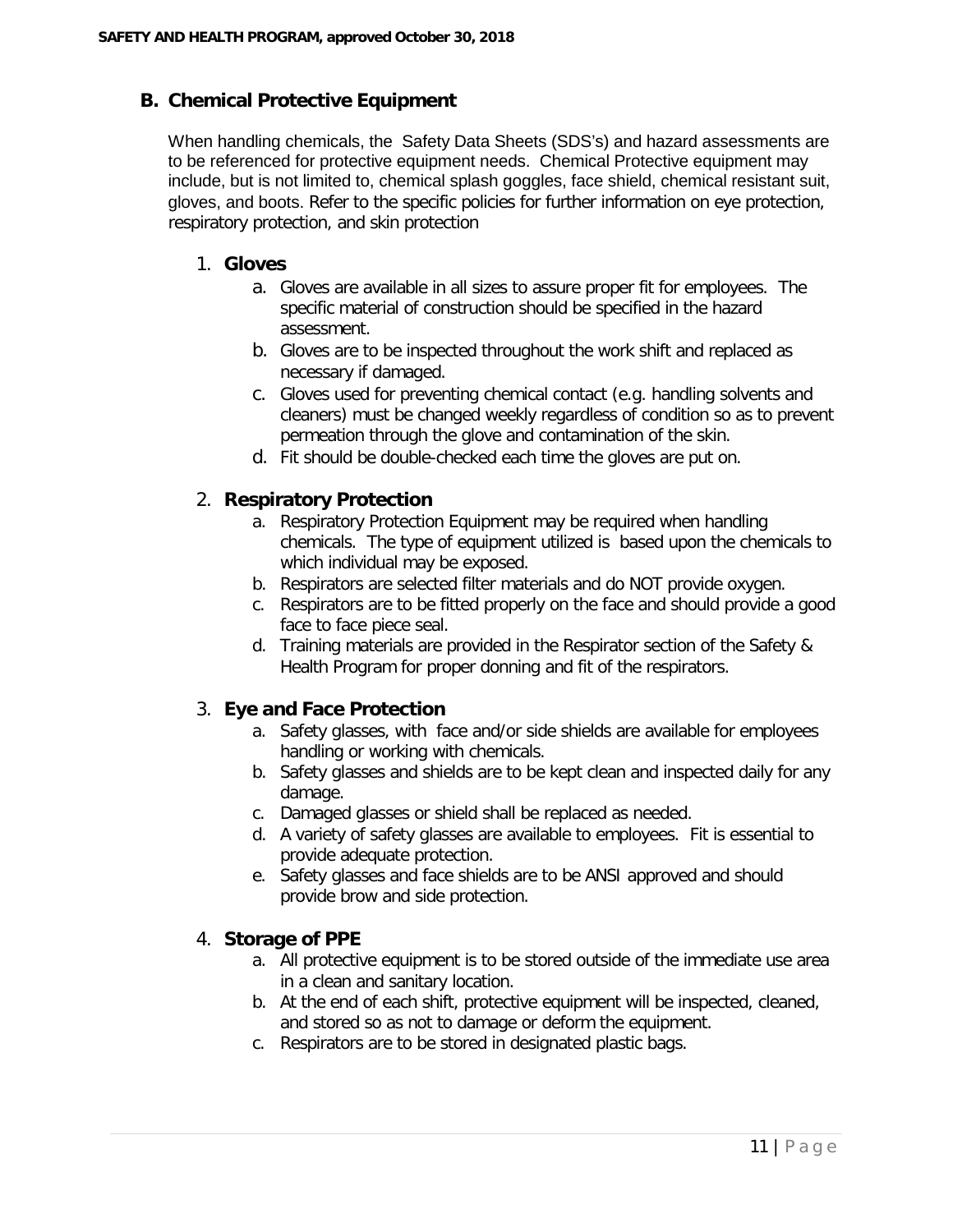#### **C. Hearing Protection**

Hearing protection is required in some county facilities and work areas. Employees and visitors shall be required to wear hearing protection if entering posted areas. Proper hearing protection shall be provided by the county and shall be placed in areas where protection is required.

#### **D. Respiratory Protection**

Respirators shall be used to prevent over-exposures to chemicals, fumes, dust through proper ventilation system use. Respirators are available for any employee desiring to minimize any possible exposure and are required when working with designated chemicals or in designated areas of the county. The Respiratory Protection Program shall be followed for use, care, selection, limitations, medical evaluation of users, and fit.

#### **VI. General Safety Rules**

- **A.** Pottawattamie County employees shall follow these general safe practice rules. Employees are responsible for working in a safe manner and for reporting all unsafe conditions or practices to their supervisor.
	- 1. Supervisors shall insist that employees observe and obey every safety rule, regulation, and order as is necessary to perform their job in a safe manner. Supervisors will ensure that safety topics are included in general discussions and will take such action as is necessary to ensure that employees are observing and following the safety rules, regulations and orders.
	- 2. Pottawattamie County is a drug and alcohol free work environment. Employees shall not report for work or work under the influence of alcohol or drugs or any other substance(s) which may affect their ability to perform their jobs safely. Anyone known to be under the influence of alcohol, drugs or other intoxicating substances shall not be allowed to work.
	- 3. Employees shall not engage in horseplay, scuffling, and other acts that tend to have an adverse influence on the safety or well-being of employees.
	- 4. Work shall be well planned and supervised to prevent injuries.
	- 5. No one shall knowingly be permitted or required to work while the employee's ability or alertness is so impaired by fatigue, illness, or other causes that it might unnecessarily expose the employee or others to injury.
	- 6. Employees shall not enter confined spaces, manholes, underground vaults, chambers, tanks, silos, or other similar places that receive little ventilation, unless it has been determined that is safe to enter.
	- 7. Employees shall ensure that all guards and other protective devices are in proper places and adjusted, and shall report deficiencies promptly to their supervisor.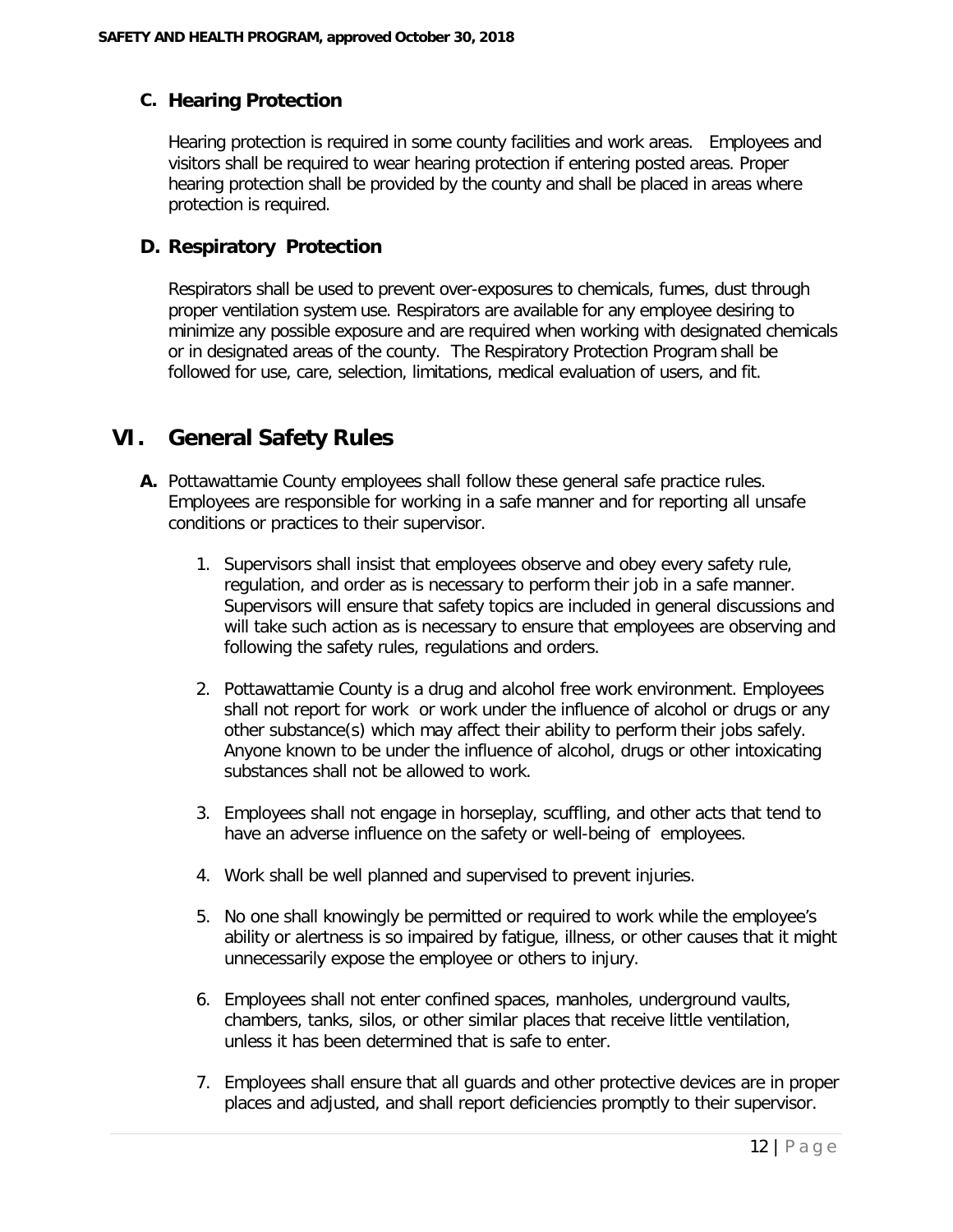- 8. Crowding or pushing when boarding or leaving any vehicle or other transportation system shall be prohibited.
- 9. Employees shall not handle or tamper with any electrical equipment, machinery, or air or water lines in a manner not within the scope of their duties, unless they have received instructions from their supervisor and have received proper training.
- 10. All injuries shall be reported promptly to the employee's supervisor so that arrangements can be made for medical or first aid treatment. Call 911 in case of emergency and make notification to employee's supervisor after employee has received medical attention or when safe to do so.
- 11. Do not lift heavy items unless necessary. When lifting heavy objects, the large muscles of the leg instead of the smaller muscles of the back shall be used. In order to prevent injury, employees are required to use lift assist gear (i.e. cranes, hoist, forklift or other similar equipment) or shall seek assistance when lifting heavy objects.
- 12. Employees shall adhere to the proper footwear or shoes required for the jobs that they are required to perform. Inappropriate footwear or shoes with thin or badly worn soles shall not be worn. Anti-slip soled shoes shall be worn.
- 13. Materials, tools, or other objects shall not be thrown from buildings or structures until proper precautions are taken to protect others from the falling objects.
- 14. Everyone entering a work area must wear the protective equipment specified in postings for that area.
- 15. Employees required to wear protective equipment are required to check their protective equipment regularly for any defects. All equipment is to be cleaned after use and stored in a clean designated area for protective equipment.
- 16. Excellent work area organization and housekeeping is essential to safety and every employee is responsible for a safe work environment. Employees are required to clean-up after themselves and to remove trip and slip hazards immediately.
- 17. Employees shall not try to repair or de-jam any piece of equipment without authorization as hazards from electrical shock, chemicals or moving parts may exist. All energized equipment must first be locked-out before the repair begins.
- 18. Notify the Supervisor of any chemical spills or emergencies, and call "911" in the event of a fire or medical emergency. DO NOT TRY TO STOP OR CLEAN-UP A CHEMICAL SPILL OR OTHER MATERIAL UNLESS YOU HAVE BEEN PROPERLY TRAINED TO DO SO.
- 19. Keep all exits, aisles, emergency equipment and electrical panels unblocked (36 inch clearance is required). All electrical panels are to be clearly marked to indicate equipment/circuits controlled by specific breakers.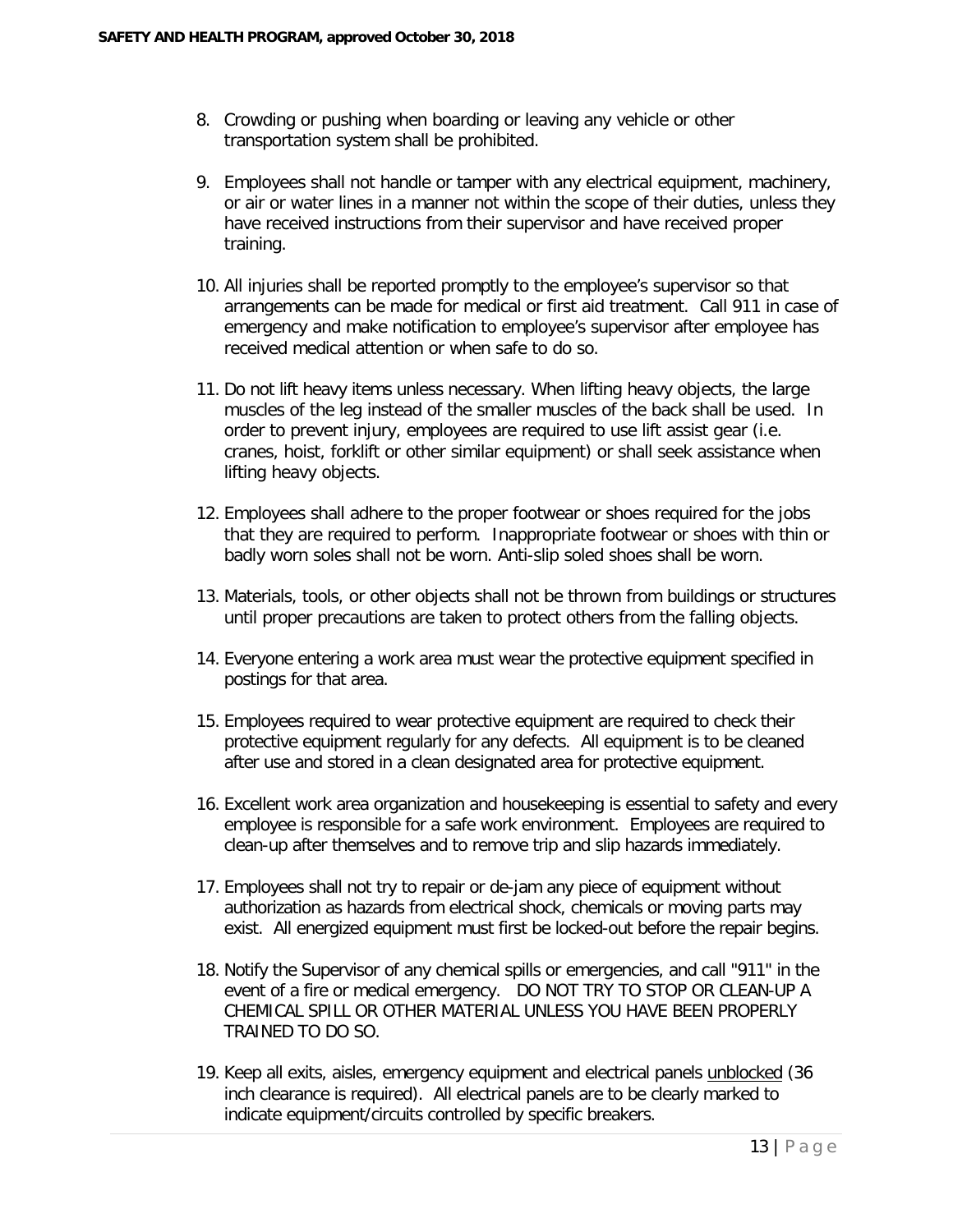- 20. Employees shall report unsafe working conditions, defective tools and equipment to their supervisor immediately.
- 21. Walking on or climbing on equipment is prohibited.
- 22. Never walk across any moving parts, or place any body part in a hazard zone of machinery or equipment.
- 23. Report and assure that hazards are corrected. Employees shall not ignore a safety hazard and are required to report them immediately.
- 24. Never stand near any suspended load (crane or lift).
- 25. Assure that ladders are solid and well based. Affix in place to assure stability.
- 26. Smoking is prohibited on county property and in county equipment.
- 27. Loose clothing, hair and jewelry are hazards around machinery as they can get caught and pull you in.
- 28. Welding and ANY HOT WORK requires the use of a HOT WORK PERMIT, PRIOR TO starting. Employees are to maintain a safe distance from welding and grinding areas, unless they are authorized to be in the work area. Employees welding shall assure that curtains are used.
- 29. Wear safety glasses when required.
- 30. Wear hearing protection when required.
- 31. Do not use compressed air to clean your clothing.
- 32. Never distract another worker when operating equipment.
- 33. Be familiar with and know where the Emergency Evacuation maps are located in your work facility and know your assembly point and evacuation point from the facility.
- 34. Be familiar with and know where the emergency eye wash station and first aid supplies are kept in your department.
- 35. Be familiar with and know who your first aid providers are in your facility.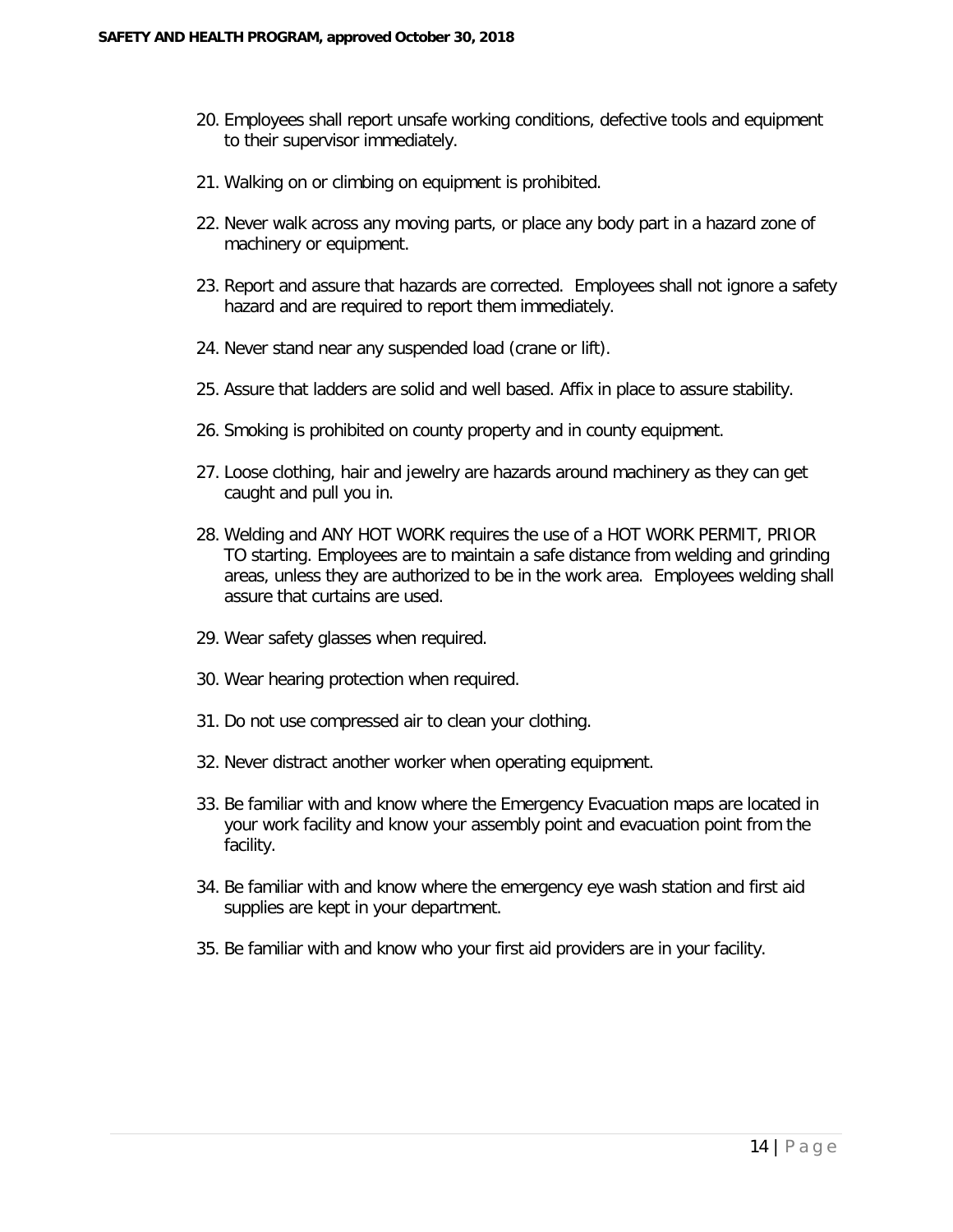- 36. Machinery is NOT to be operated without their guards or safeguards in place. All guards, tool rests, and other similar items must be in their proper place and on all equipment while in operation. Machinery is to be shut down prior to leaving the work area, and whenever servicing. Employees are required to follow county lockout procedures if working on machinery or when guards/interlocks are not in place. Employees are required to report any issues with machinery to their supervisor.
- 37. Do not use any defective or out of specification tool, machinery or equipment. Notify your supervisor immediately so that it can be repaired or replaced.
- 38. All equipment being assembled or tested is to be considered "live" and proper safety precautions shall be used.
- 39. Electrical panels are to be kept closed (wired closed if needed).
- 40. All electrical equipment must have the ground intact.
- 41. When working with electrical hand tools, make sure ground is intact and that all insulation is sound. Use ground fault circuit interrupters in wet areas.
- 42. Bay doors are to be completely open or closed, not partially open.
- 43. Employees must be certified to operate a forklift. (1910.178(l)(i) Safety restraints must be worn at all times and no more than one person is permitted on the forklift. During use, loads are always to be kept low and weights within limits.
- 44. Employees are to remain out of forklift corridors as much as possible and employees should assume that forklift operators DO NOT SEE THEM.

#### **B. General Safety Rules for Chemical use:**

- 1. Only use chemicals if you have been trained on their safe use, and assure that they are in labeled containers.
- 2. Always add acid to water; NEVER add water to acid.
- 3. DO NOT scratch or rub any part of your body while working with chemicals.
- 4. Always wash hands with soap and water after handling any chemicals.
- 5. DO NOT use any chemical unless the container is clearly and correctly labeled. Assure that all containers are labeled with the identity of the contents and general hazards.
- 6. DO NOT taste or sniff chemicals, solvents or any processing solution.
- 7. All piping systems must be clearly labeled with contents, flow and concentration.
- 8. DO NOT work alone when handling chemicals.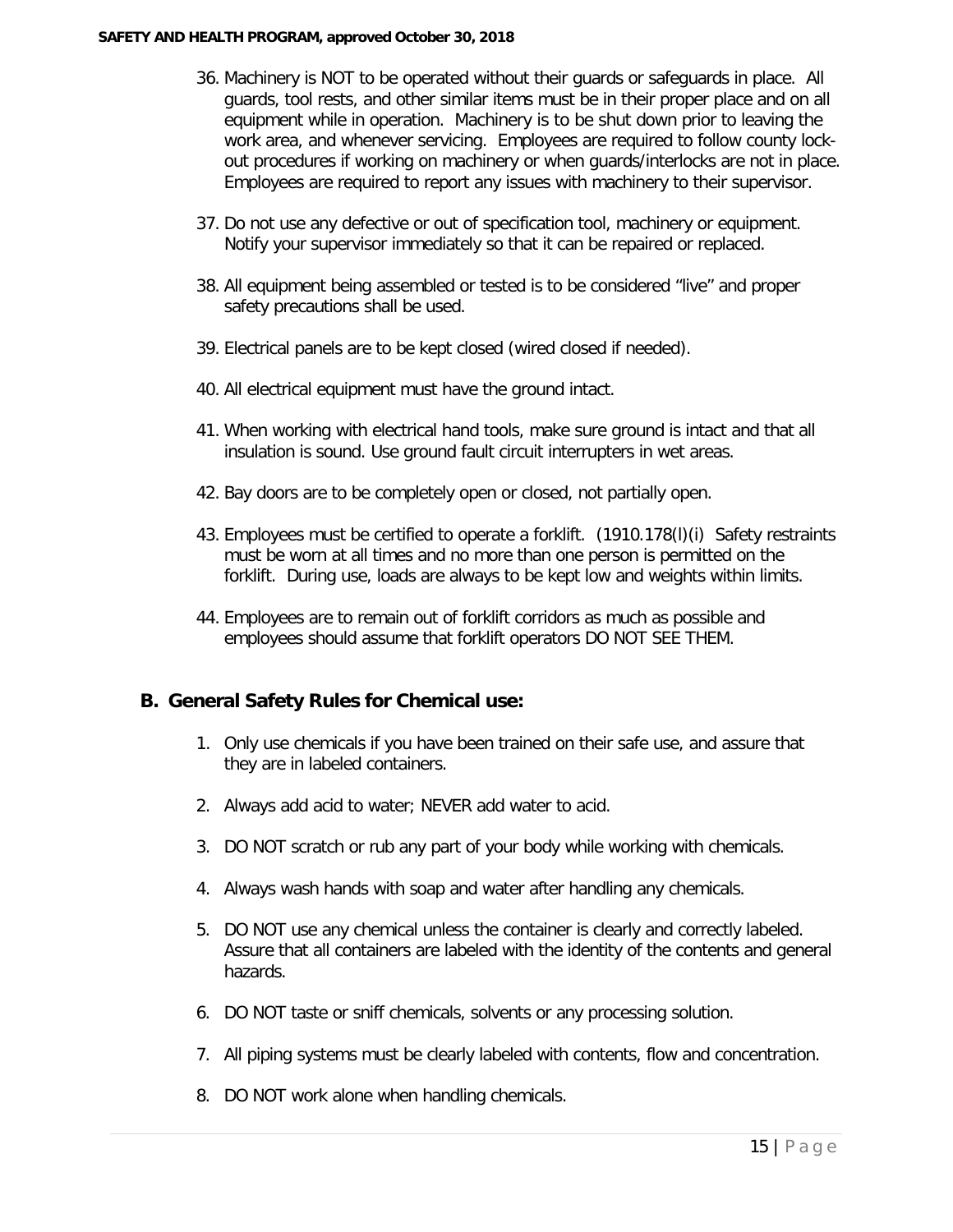- 9. Use all chemicals under proper ventilation. Always check ventilation gauges to be sure of proper function prior to operating/charging.
- 10. All chemical containers must be tightly closed and returned to the proper storage cabinet (i.e., acid, base, peroxide or Flammable) after use.
- 11. Chemical containers are **NOT** to be stored on floors.
- 12. Use proper procedures and labeled waste containers for the disposal of all chemicals.
- 13. Eating, drinking or smoking is not permitted in any chemical use/storage area.
- 14. Notify the Supervisor of any chemical spills or emergencies, and call "911" in the event of a fire or medical emergency. **DO NOT TRY TO STOP OR CLEAN-UP A CHEMICAL SPILL UNLESS YOU HAVE BEEN PROPERLY TRAINED TO DO SO.**

#### **VII. Safety Training**

- A. General safety training and instruction shall be provided to all county employees. Employees shall be trained in the safe operation of their specific job duties. Safety training shall be conducted before the employee is required to perform job duties where safety training is required.
- B. Safety training and instruction will be provided:
	- 1. When a new policy or program is developed or when an existing policy or program is modified.
	- 2. To all new employees.
	- 3. To all employees given new job assignments for which training has not previously been received.
	- 4. Whenever new substances, processes, procedures or equipment are introduced to the workplace and represent a new hazard.
	- 5. Whenever the employer is made aware of a new or previously unrecognized hazard.
	- 6. For supervisors to familiarize themselves with the safety and health hazards to which employees under their immediate direction and control may be exposed.
	- 7. All employees who may be exposed to workplace safety or health hazards shall receive training to be made aware of the hazards and respective protective measures.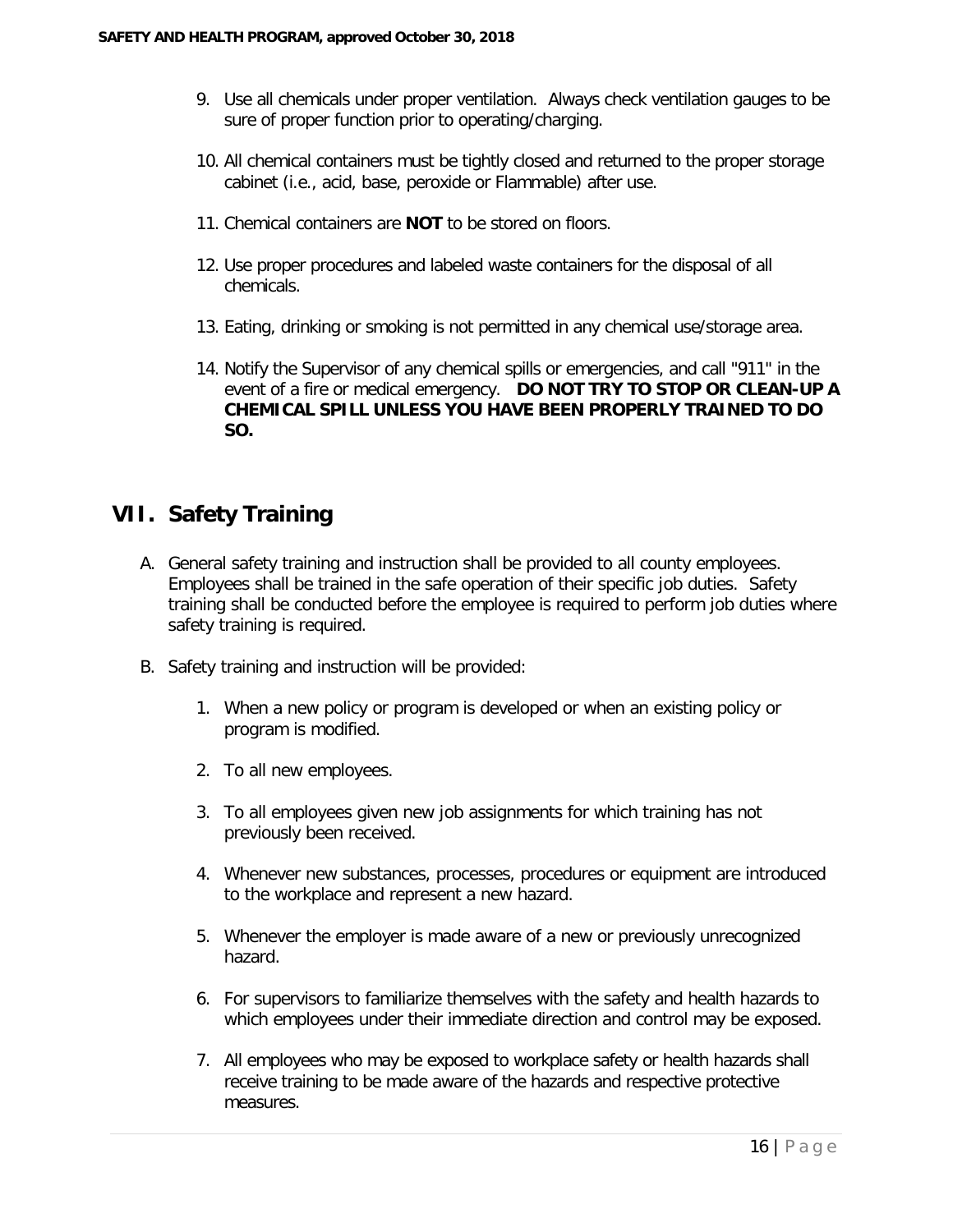#### **VIII. Accident and Incident Investigation**

- A. An accident and incident investigation shall be conducted on all workplace injuries and illnesses. In addition, an accident and incident investigation may be conducted on near misses and incidents where someone could have been injured from a task, condition, behavior, design, or other similar situation. All workplace injuries, illnesses and near misses shall be reviewed using the Incident Investigation Form in this program. Similar forms may be used as approved by the Risk Manager.
- B. Accident and incident investigations should be done as soon as possible and corrective actions shall be identified and taken to abate any recognized hazard to prevent a recurrence. Employees are required to cooperate with any workplace investigation. Accident and incident investigations are to be documented and retained by the department and forwarded to the Risk Manager for the official file.
- C. Procedures for investigating workplace accidents and hazardous substance exposures may include but are not limited to:
	- 1. Interviewing injured workers and witnesses.
	- 2. Examining the workplace for factors associated with the accident/exposure.
	- 3. Determining the cause(s) of the accident/exposure.
	- 4. Taking corrective action to prevent the accident/exposure from reoccurring.
	- 5. Reviewing training and Safety Observations completed for affected staff.
	- 6. Recording the findings and actions taken.
	- 7. Recommending disciplinary action for employees not following safety rules or adhering to work restrictions.

#### **IX. Safety Audit Procedures**

A. Periodic inspections to identify and evaluate workplace hazards shall be performed by a competent observer in all workplace areas. This observer shall be designated by the Elected Official/Department Head.

Periodic inspections are performed:

- 1. Monthly
- 2. When new substances, processes, procedures or equipment which present potential new hazards are introduced into our workplace.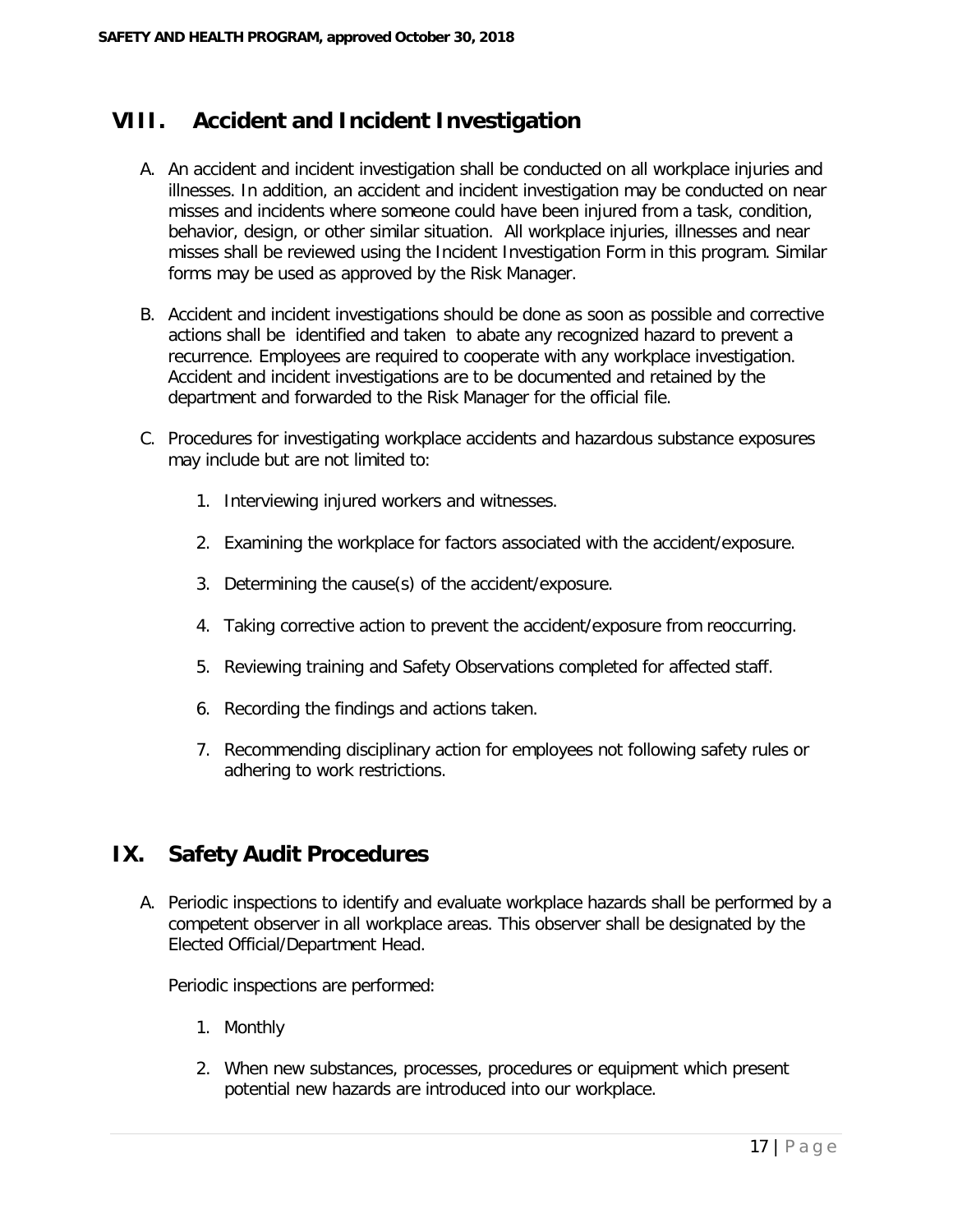- 3. When new, previously unidentified hazards are recognized.
- 4. When occupational injuries and illnesses occur; and
- 5. Whenever workplace conditions warrant an inspection.
- B. Any issues identified in the inspection are to be documented and reported to the Elected Official/Department Head. If a new workplace hazard is identified during an inspection, all applicable employees and supervisors will be trained on the hazard.
- C. Management and facility reviews and audits will occur to address safety conditions and assure adherence to the hazard identification process, and safety programs.
- D. Annual audits are conducted by the Risk Manager. The annual audit will include but shall not be limited to a review of the following:
	- 1. Workplace inspection
	- 2. Safety training
	- 3. Safety evaluations
	- 4. Follow up actions taken to assure abatement of loss sources and control of potential hazards.

Audits will be documented and retained. Corrective actions will be reviewed to ensure the continued improvement of the Safety Program.

- E. Each department is responsible for conducting and documenting general safety observations. The results will be communicated to staff outlining areas for improvement.
- F. Any safety conditions noted during normal work periods are to be documented and reported to the supervisor. Safety issues noted during periodic inspections and audits are to be documented and reported to the Elected Official/Department Head. A Safety Work Order will be developed for each safety issue to be corrected.
- G. A Safety Suggestion Form is to be posted and shall be made available for employees to report any hazardous conditions or safety issues.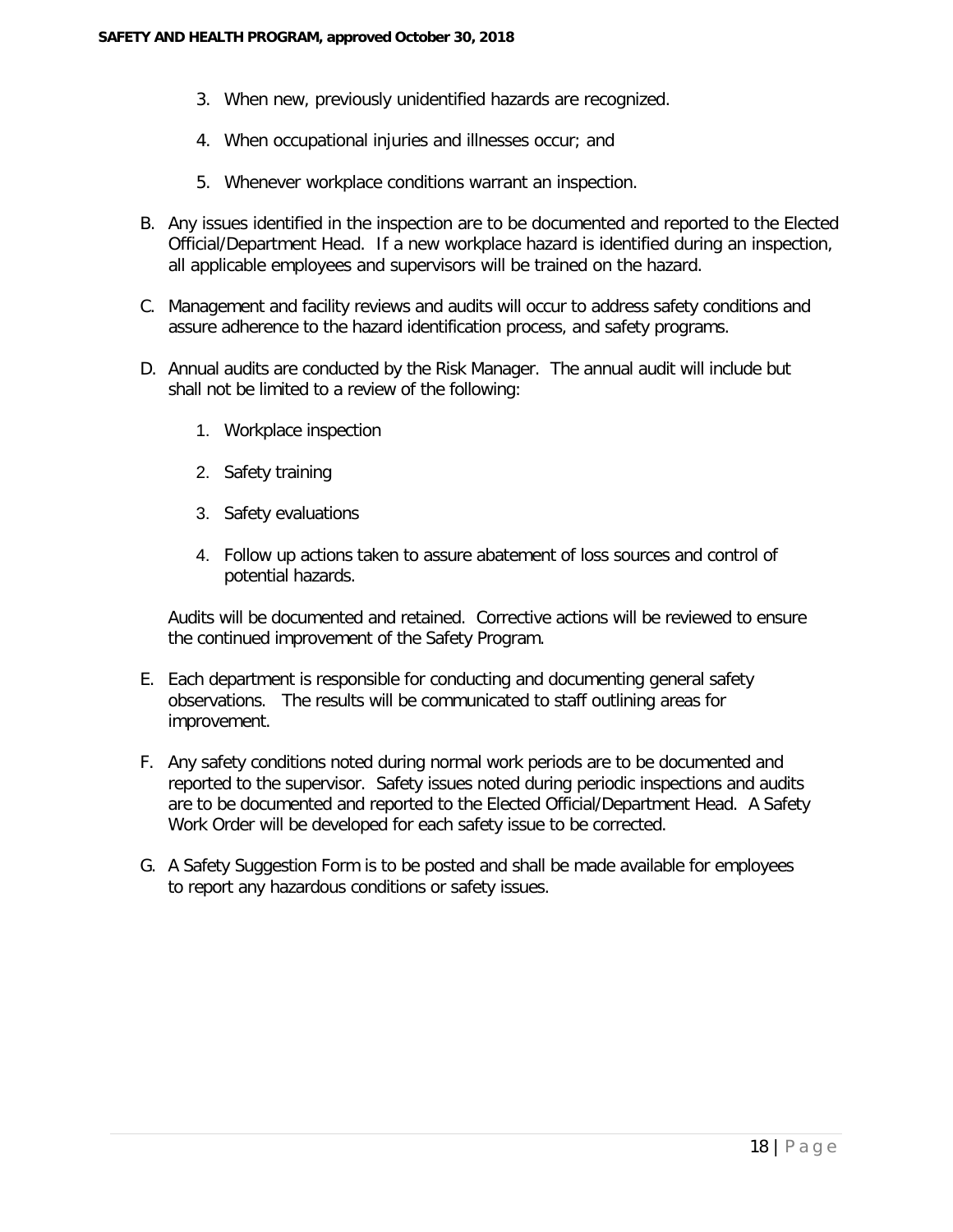#### **X. Record Keeping Requirements**

- A. Each department is required to maintain safety and training records. Records shall be forwarded to the Risk Manager to ensure that all training and inspections are documented and that all training records are placed in the employee training file. The Risk Manager shall hold the official safety training record for county employees during the duration of employment. Upon separation from employment, the employee's safety training file shall be forwarded to the County Auditor's office for placement in the employee's personnel file.
- B. The following records shall be maintained:
	- 1. Records of departmental hazard assessment inspections and accident/incident investigations including the person conducting the inspection shall be maintained for a minimum of one (1) year.
	- 2. Records of the unsafe conditions and work practices that have been identified and the action taken to correct the identified unsafe conditions and work practices. These shall be recorded on a hazard assessment and correction form and shall be maintained for a minimum of one (1) year.
	- 3. Documentation of safety and health training for each employee shall include but not be limited to: employee's name, training dates, type(s) of training, training course outline and training providers. Employee training records shall be maintained in the employee training file.
	- 4. Any exposure or medical records are to be retained for the duration of employment plus 30 years.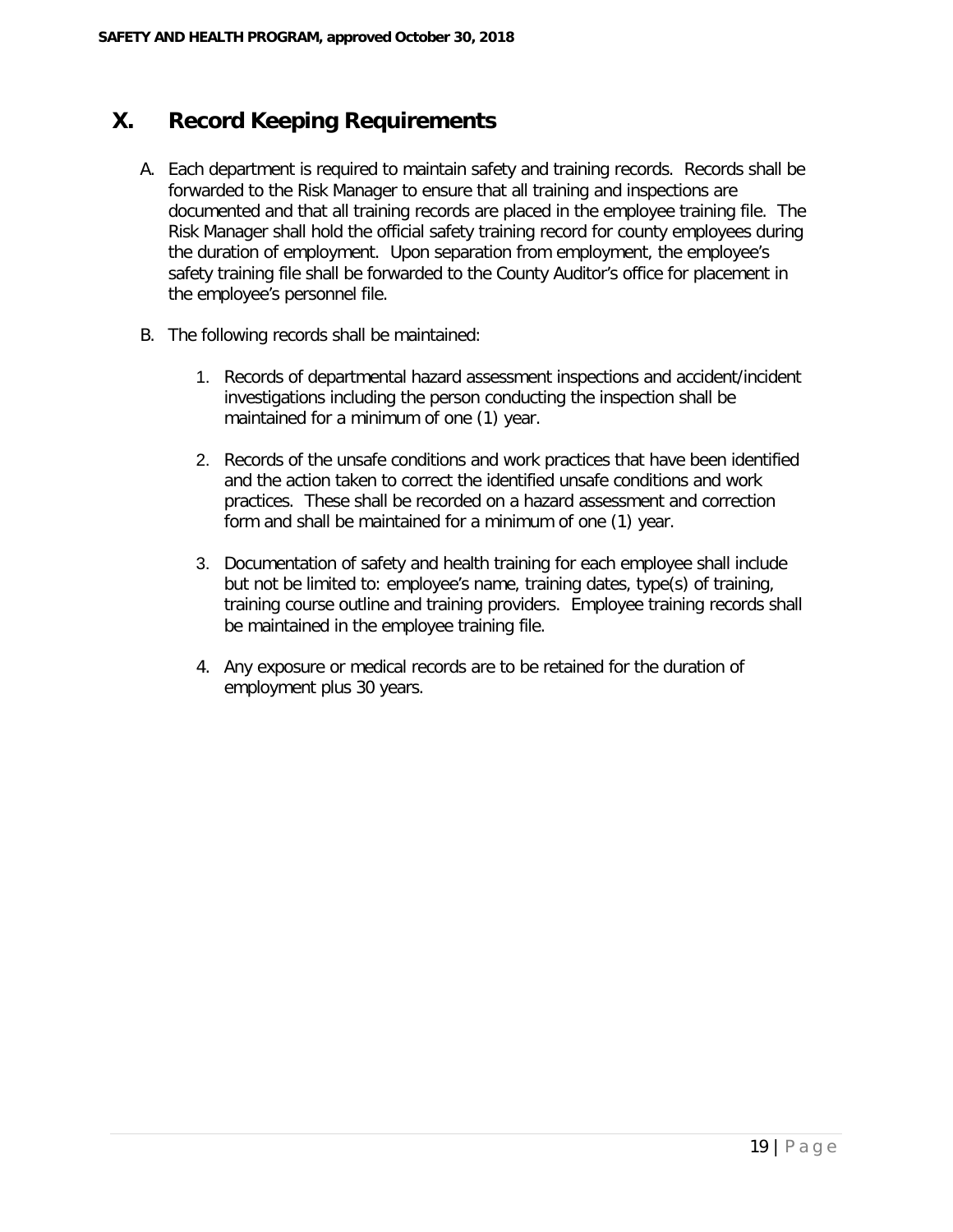# **MODEL FORMS**

Model forms for this program are located on the following pages. Departments may modify or develop their own forms based on the specific needs of their department.

> Modified forms are subject to review and approval of Risk Management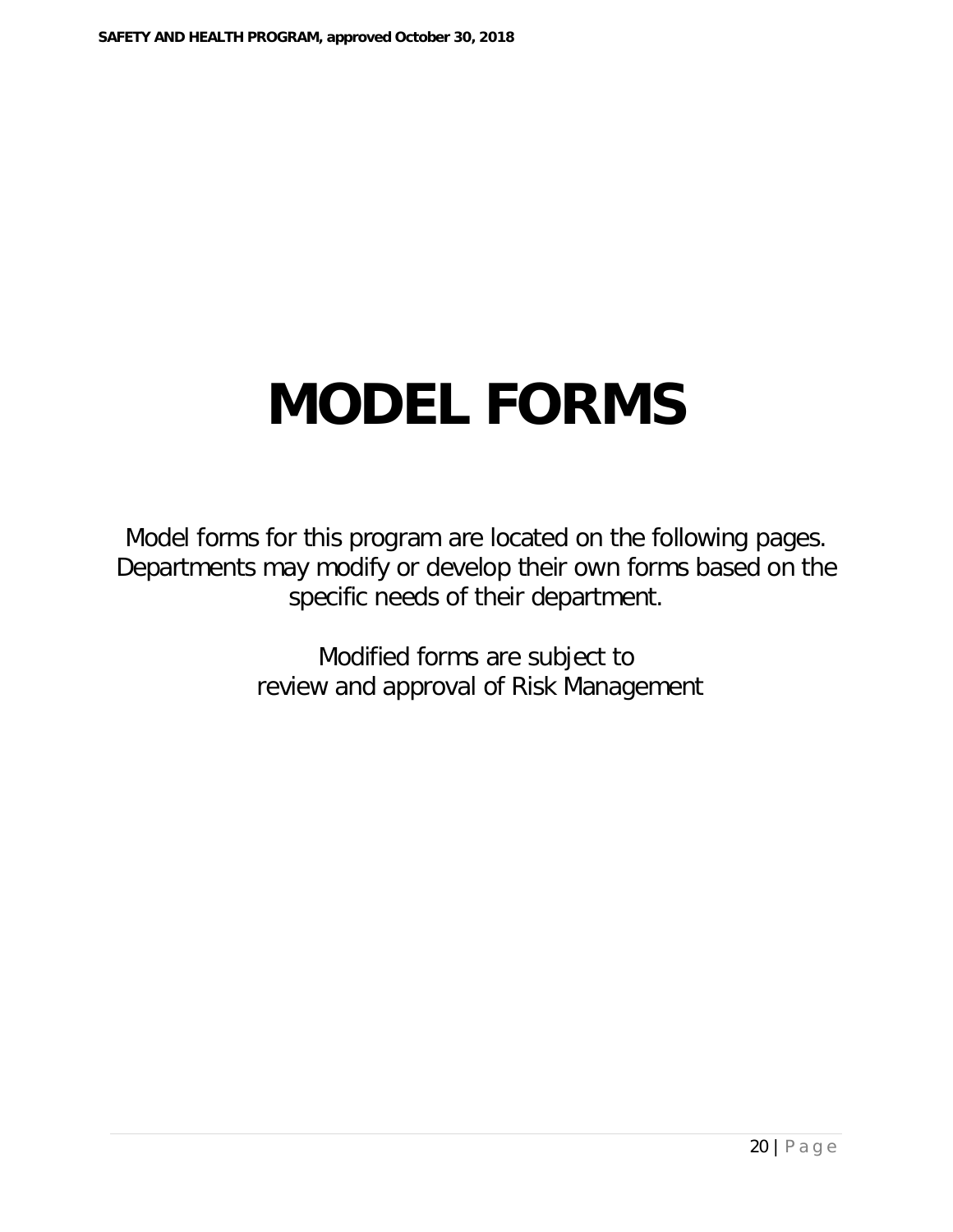#### **Appendix A: Safety Work Order Form**

This Work Order is being prepared to address a safety hazard and warrants immediate attention.

| Date: ____________    |  |
|-----------------------|--|
|                       |  |
|                       |  |
| <b>Work Needed:</b>   |  |
|                       |  |
|                       |  |
|                       |  |
|                       |  |
| <b>Safety Hazard:</b> |  |
|                       |  |
|                       |  |
|                       |  |
|                       |  |
|                       |  |
|                       |  |
|                       |  |
|                       |  |

Completed Copy to: **Risk Management**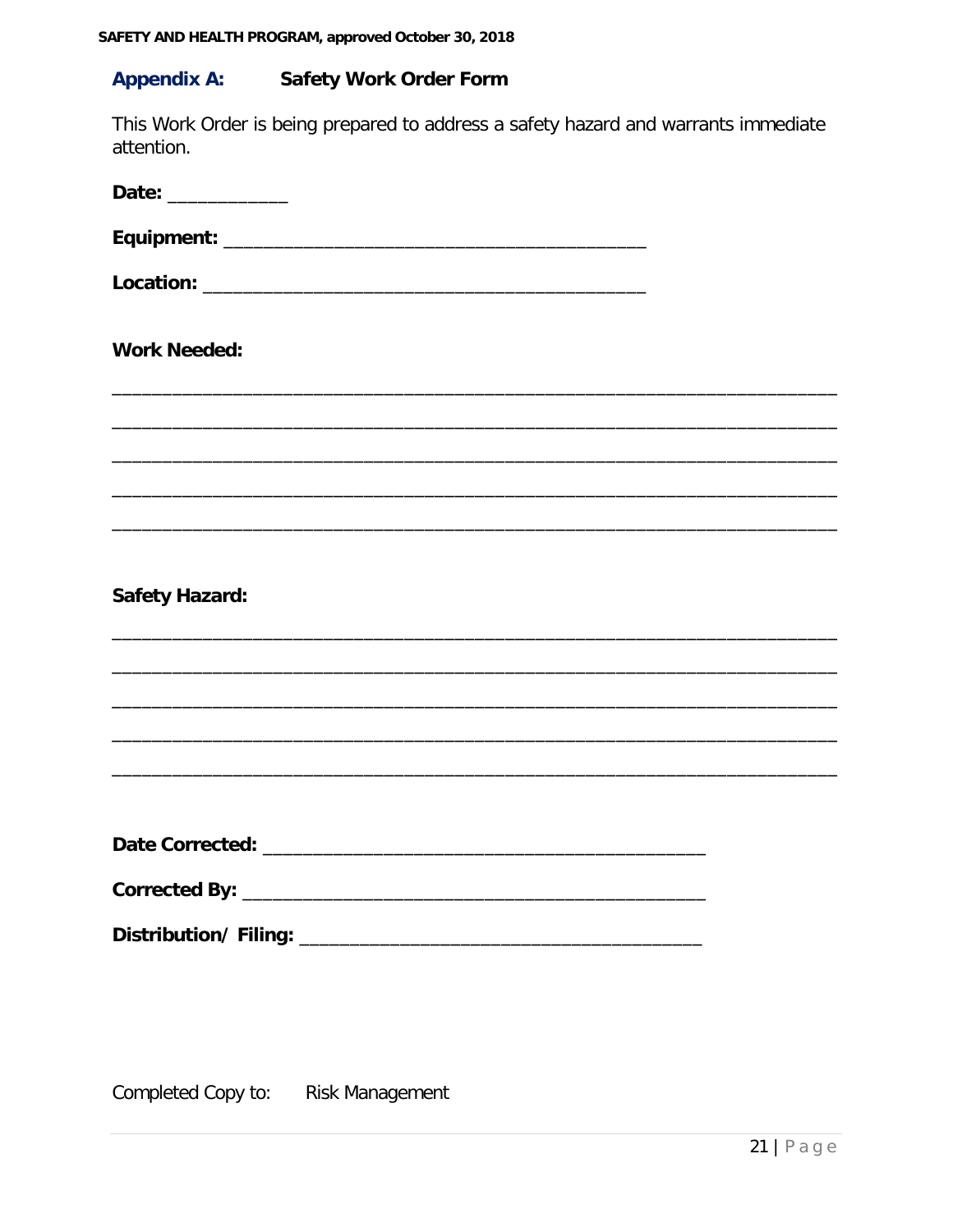#### **Appendix B: Safety Suggestion/Hazard Report Form**

To be completed by any employee for any safety related issue (hazard, difficult task, idea for a better or safer way to do a task). Complete and give to your supervisor or safety committee member.

| <b>Hazard or Concern:</b>                                                     |
|-------------------------------------------------------------------------------|
|                                                                               |
| <b>Ideas/Recommended Actions:</b>                                             |
|                                                                               |
|                                                                               |
|                                                                               |
| The following section is to be to be completed by the manager and then posted |
| <b>Action to be taken:</b>                                                    |
|                                                                               |
|                                                                               |
|                                                                               |
|                                                                               |
|                                                                               |
|                                                                               |

Completed Copy To: **Risk Management**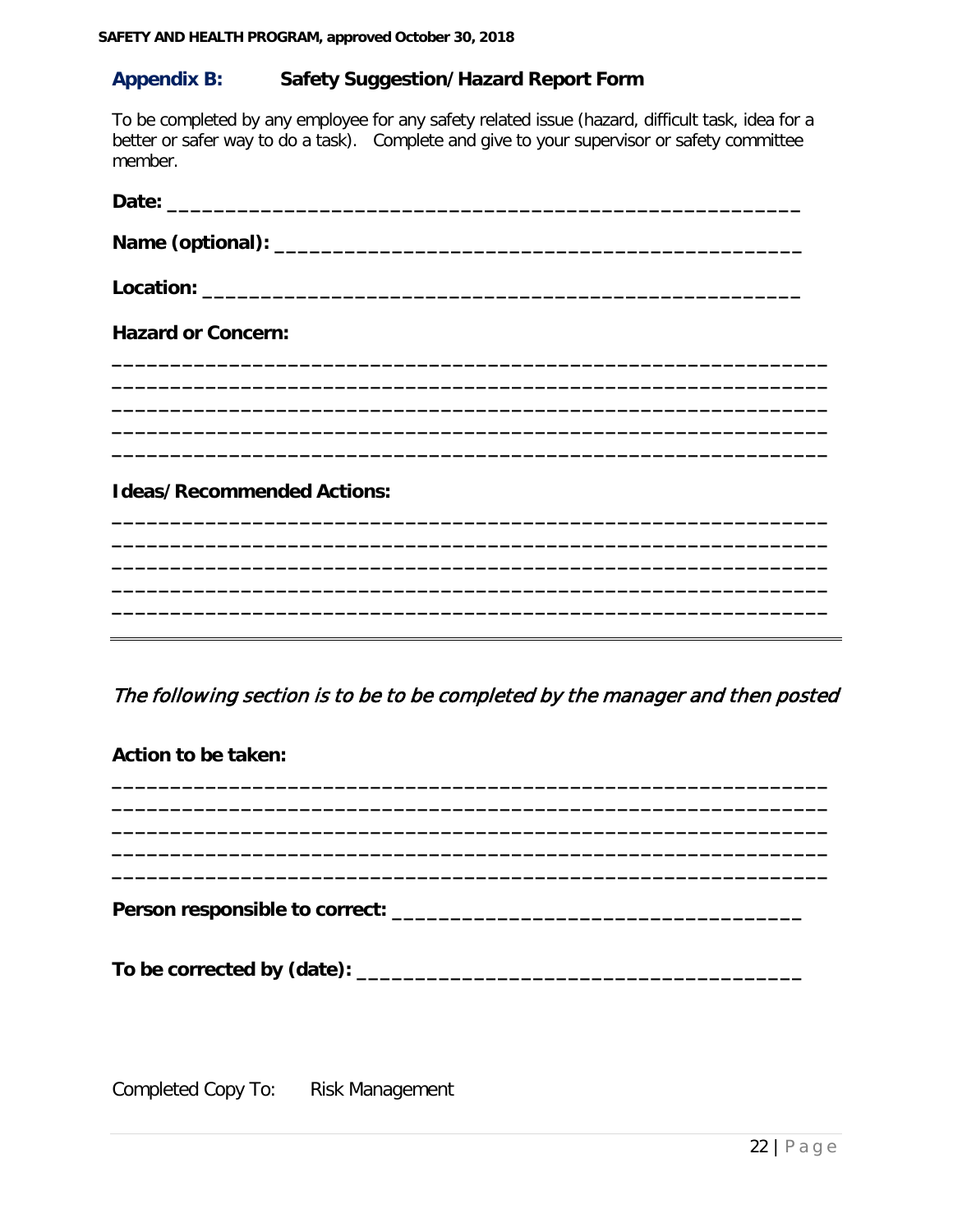#### **Appendix C: Incident Investigation Form**

#### Instructions:

- 1. The supervisor is to complete this form.
- 2. Complete for any injury or any near miss (incident where someone could have been injured by the same cause).
- 3. The supervisor is to assure that the corrective actions are completed.

|  |                                                                                  | Date: ______________ |  |
|--|----------------------------------------------------------------------------------|----------------------|--|
|  |                                                                                  |                      |  |
|  | Time/Shift: __________________Time (months) on the Job: ________________________ |                      |  |
|  |                                                                                  |                      |  |
|  | Claim to IMWCA: YES/NO Incident/First Aid Only YES/NO                            |                      |  |
|  | <b>Description of Accident</b><br>(Brief Description of the Incident)            |                      |  |
|  |                                                                                  |                      |  |
|  |                                                                                  |                      |  |
|  |                                                                                  |                      |  |
|  |                                                                                  |                      |  |
|  |                                                                                  |                      |  |
|  |                                                                                  |                      |  |
|  |                                                                                  |                      |  |
|  |                                                                                  |                      |  |

#### **Body Part Injured (Circle All Appropriate Responses):**

| Head  | Face                | <b>Neck</b>       | Shoulder    | Upper Arm    |
|-------|---------------------|-------------------|-------------|--------------|
| Elbow | Lower Arm           | Wrist             | Hand        | Finger       |
| Thumb | Chest               | <b>Upper Back</b> | Lower Back  | <b>Trunk</b> |
| Hip   | Groin               | Upper Leg         | Knee        | Lower Leg    |
| Ankle | Foot                | Toes              | Respiratory | Internal     |
| Eye   | Other (Please list) |                   |             |              |
|       |                     |                   |             |              |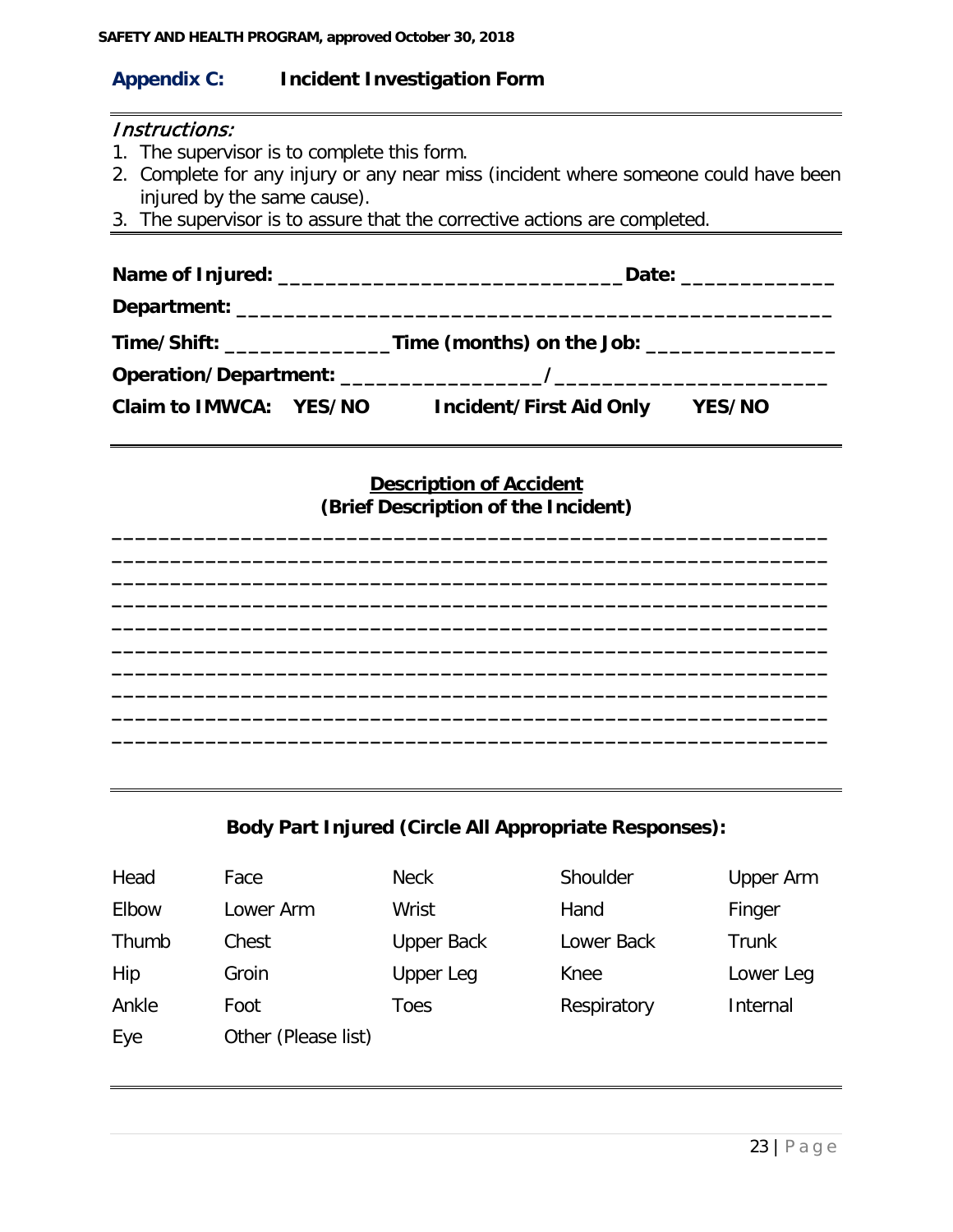#### **Accident Causes (Circle All Appropriate Responses):**

| Slip/Trip               | <b>Fall from Elevation</b>          | Overexposure    |
|-------------------------|-------------------------------------|-----------------|
| <b>Flying Object</b>    | Contact with Hot Item               | Weight          |
| Stepped On              | Contact with Electricity            | Pushing/Pulling |
| Fall at Same Level      | Hit by/Struck By/Against            | Reaching        |
| <b>Chemical Contact</b> | Caught In/By/Between Machinery/Tool | Repetition      |
| Twisting                |                                     |                 |

#### **List Each Unsafe Condition & Action;**

Review to Determine Whether Training Is Adequate, and Accountability Is In Place

| <b>Unsafe Act</b> | <b>Unsafe Conditions</b> |
|-------------------|--------------------------|
|                   |                          |
|                   |                          |
|                   |                          |
|                   |                          |

#### **Contributing Causes**

|                                                                                                                                                  | Yes / No |
|--------------------------------------------------------------------------------------------------------------------------------------------------|----------|
| Was training provided to injured person regarding<br>causes of the accident?                                                                     |          |
| Was training adequate to address hazards and proper controls?                                                                                    |          |
| Were supervisors, leads, and managers observing work habits to<br>assure that training was being followed, and holding employees<br>accountable? |          |
| If applicable, was personal protective equipment adequate?                                                                                       |          |
| Was equipment failure or condition an issue?                                                                                                     |          |
| Other:                                                                                                                                           |          |
|                                                                                                                                                  |          |

**\_\_\_\_\_\_\_\_\_\_\_\_\_\_\_\_\_\_\_\_\_\_\_\_\_\_\_\_\_\_\_\_\_\_\_\_\_\_\_\_\_\_\_\_\_\_\_\_\_\_\_\_\_\_\_\_\_\_\_\_**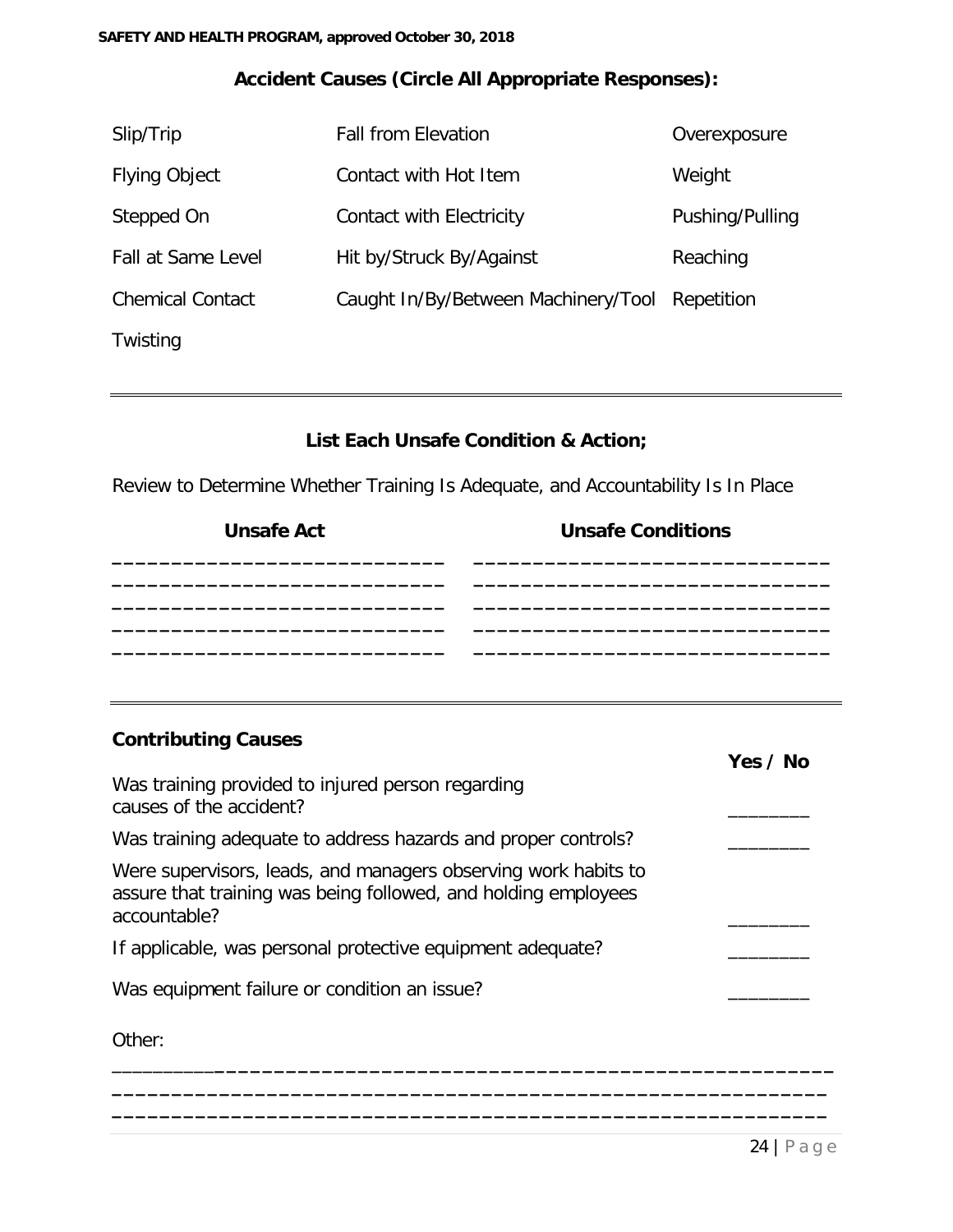| <b>Strain</b> | Sprain            | Cut/Puncture/ Laceration    |
|---------------|-------------------|-----------------------------|
| Foreign Body  | Cumulative Trauma | <b>Burn</b>                 |
| Contusion     | Crushing          | Electric Shock              |
| Fracture      | Hernia            | Infection                   |
| Inflammation  | Loss of Hearing   | Respiratory Irritation      |
| <b>Stress</b> | Rupture           | <b>Occupational Disease</b> |

#### **Nature of Injury (circle all appropriate responses):**

#### **Corrective Actions and Who Is Responsible To Correct**

| <b>Corrective Actions</b>                                             | <b>Responsible Party</b> |
|-----------------------------------------------------------------------|--------------------------|
|                                                                       |                          |
|                                                                       |                          |
|                                                                       |                          |
|                                                                       |                          |
|                                                                       |                          |
|                                                                       |                          |
|                                                                       |                          |
| Does anything need to be added to the hazard assessment? If so, what? |                          |
|                                                                       |                          |
|                                                                       |                          |
| Did the RTW Program work; if not, what needs to be addressed?         |                          |
|                                                                       |                          |

#### **Acknowledgment of Corrective Action Completion (Initial)**

\_\_\_\_\_\_\_\_\_\_\_\_\_\_\_\_\_\_\_\_\_\_\_\_\_\_\_\_\_\_\_\_\_\_\_\_\_\_\_\_\_\_\_\_\_\_\_\_\_\_\_\_\_\_\_\_\_\_\_\_\_\_\_\_\_\_\_\_\_\_\_\_

**Manager: \_\_\_\_\_\_\_\_\_\_\_\_\_\_\_\_\_\_\_\_\_\_\_\_\_\_\_\_\_\_\_\_\_\_\_\_ Date: \_\_\_\_\_\_\_\_\_**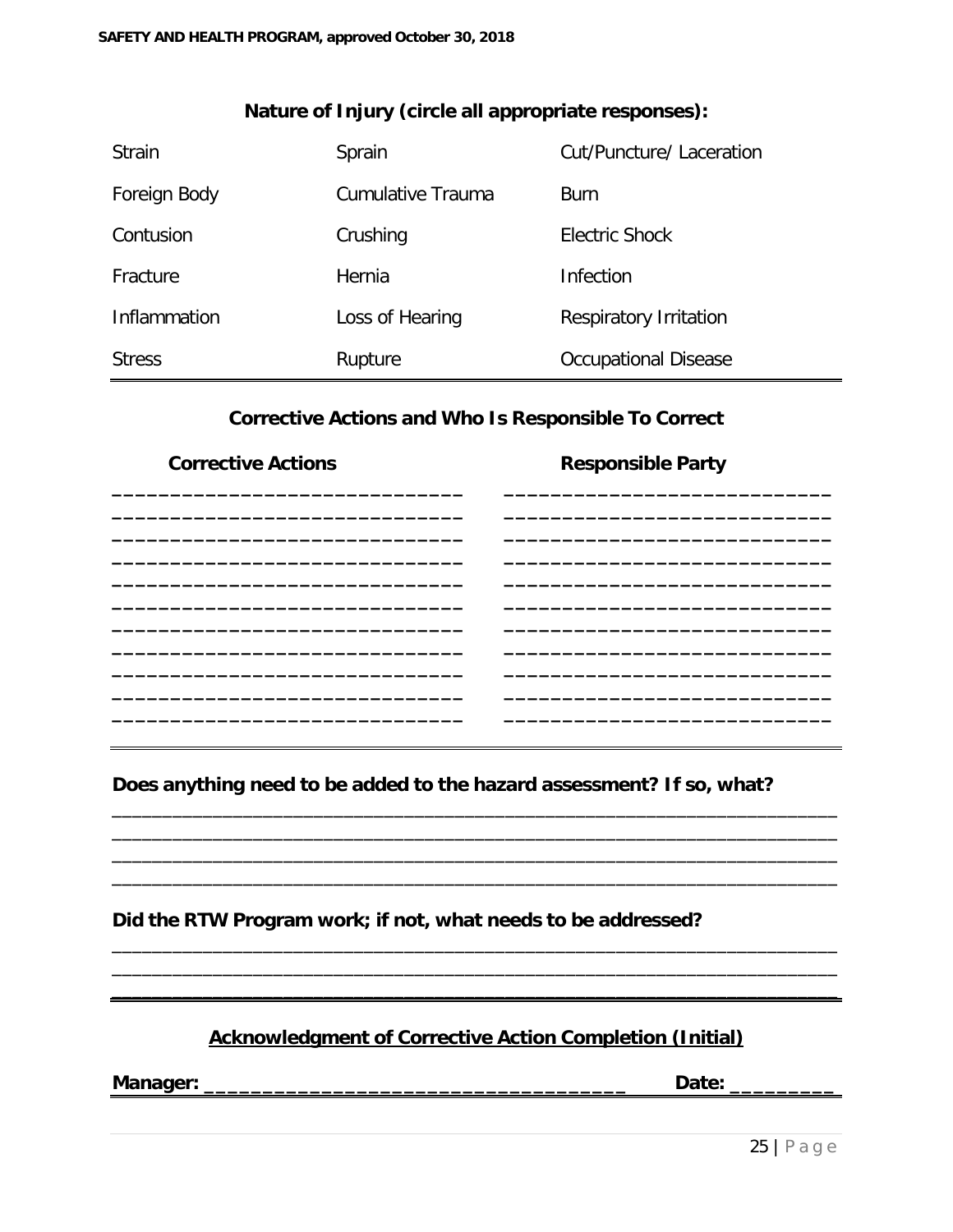| <b>Appendix D:</b>                        | <b>Hazard Assessment and Correction Record</b> |
|-------------------------------------------|------------------------------------------------|
|                                           |                                                |
| Date of Inspection:                       | <b>Person Conducting Inspection:</b>           |
| <b>Unsafe Condition or Work Practice:</b> |                                                |
|                                           |                                                |
| <b>Corrective Action Taken:</b>           |                                                |
| Date of Inspection:                       | <b>Person Conducting Inspection:</b>           |
|                                           |                                                |
| <b>Unsafe Condition or Work Practice:</b> |                                                |
| <b>Corrective Action Taken:</b>           |                                                |
|                                           |                                                |
| Date of Inspection:                       | <b>Person Conducting Inspection:</b>           |
| <b>Unsafe Condition or Work Practice:</b> |                                                |
|                                           |                                                |
| <b>Corrective Action Taken:</b>           |                                                |